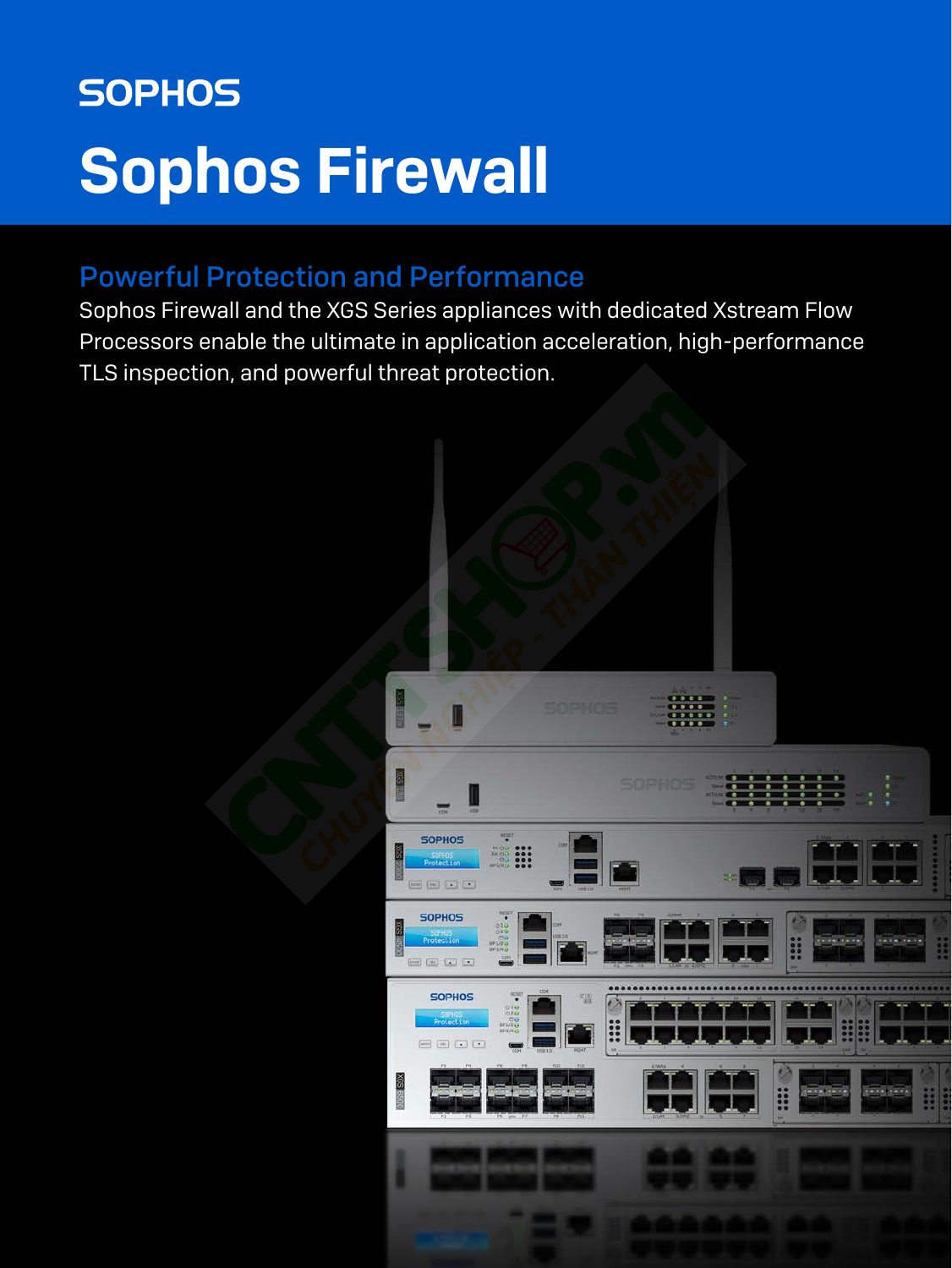# Powerful Protection and Performance

The Sophos Firewall Xstream architecture is engineered to deliver extreme levels of visibility, protection, and performance to help address some of the greatest challenges facing network administrators today.

# TLS 1.3 Inspection

According to the latest statistics, approximately 90% of web traffic is encrypted, making it invisible to most firewalls. An increasing amount of malware and potentially unwanted apps exploit the fact that organizations are simply not using SSL inspection. Network administrators' main fears are that SSL inspection will have a performance impact or cause something to break, impacting the user experience.

Sophos Firewall removes the blind spots caused by encrypted traffic by allowing you to use SSL inspection while maintaining performance efficiency.

### Deep Packet Inspection

We believe you should never have to decide between security and performance. Sophos Firewall includes a highspeed deep packet inspection (DPI) engine to scan your traffic for threats without a proxy slowing down the process. The firewall stack can completely offload the processing to the DPI engine, significantly reducing latency and so improving overall efficiency.

Sophos Firewall blocks the latest ransomware and breaches with high-performance streaming DPI including next-gen IPS, web protection, and app control, as well as deep learning and sandboxing powered by SophosLabs Intelix.

# Application Acceleration

A significant portion of your network traffic is important business application traffic destined for branch offices, remote users, or cloud application servers. This trusted traffic, which needs no additional security scanning for threats or malware, can be intelligently directed to the FastPath, reducing latency, and optimizing overall performance. This provides added capacity and headroom for traffic that does need deep packet inspection.

Sophos Firewall accelerates your SaaS, SD-WAN, and cloud traffic such as VoIP, video, and other trusted applications automatically or via your own policies - putting them on the FastPath through the new Xstream Flow Processors.

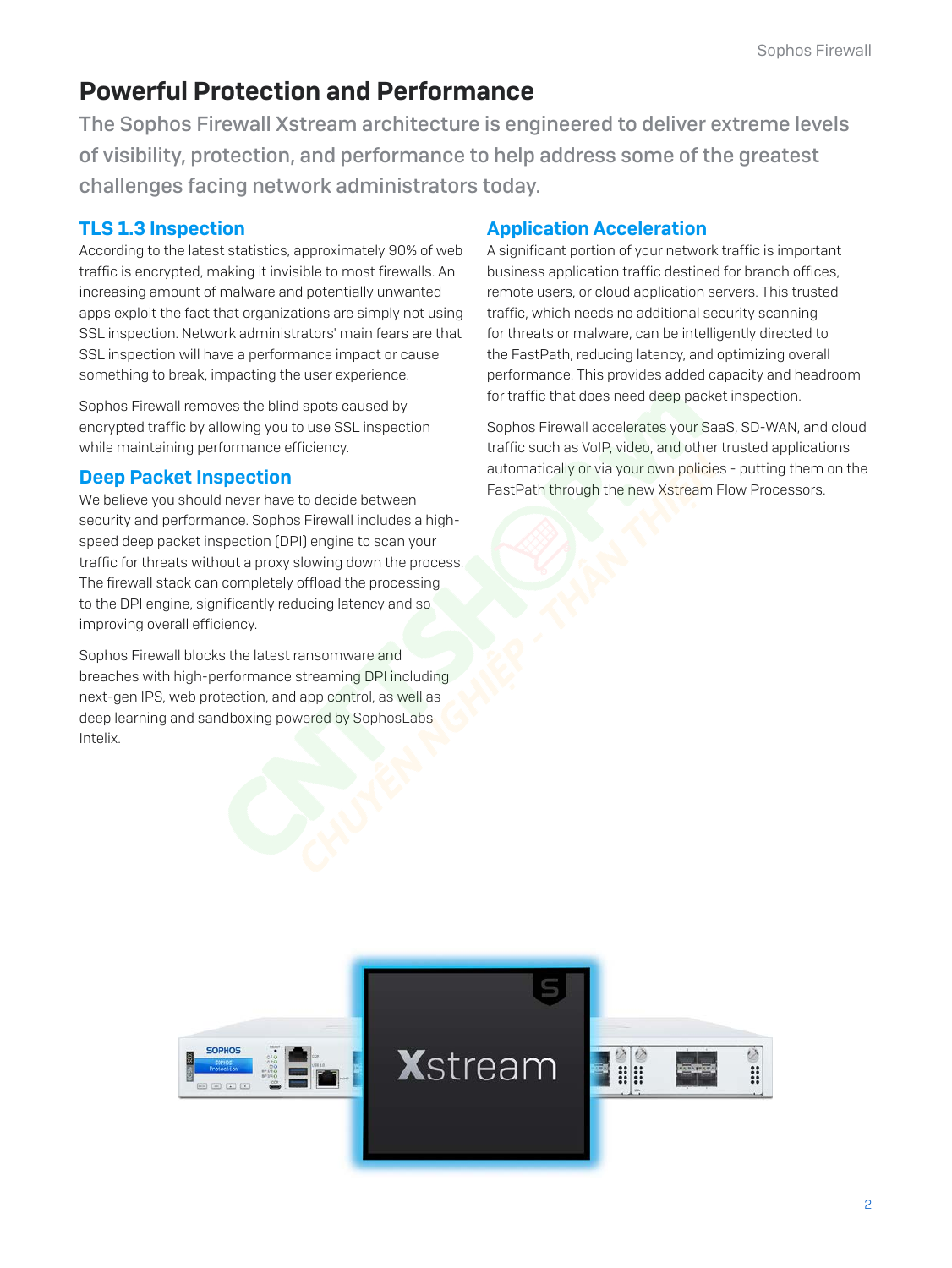# Sophos Central

Sophos Central is at the heart of everything we do. Our cloud management platform provides a single pane of glass to not only manage your firewalls, but also your full portfolio of Sophos security solutions.

### Central Management



### Simply manage multiple firewalls

Sophos Central is the ultimate cloud management platform for all your Sophos products. It makes day-to-day setup, monitoring, and management of your Sophos Firewall easy. It also provides helpful features such as alerting, backup management, one-click firmware updates and rapid provisioning of new firewalls.

- **Manage all your Sophos Firewalls and other** Sophos products from a single console
- $\cdot$  Configure changes and apply them to a group of firewalls or manage each firewall individually
- $\cdot$  Create a backup schedule and store up to five backups in the cloud
- **Schedule firmware updates across your** entire network with just a few clicks Central Management is available at no extra cost.

### Central Reporting



### Firewall Reporting in the cloud

Sophos Central includes powerful reporting tools that enable you to visualize your network, web, application activity, and security over time. You get a flexible reporting experience that combines a variety of built-in reports with powerful tools to create your own custom reports, enabling you to report what you want how you want.

- $\cdot$  Increase your visibility into network activity through analytics
- $\lambda$  Analyze data to identify security gaps, suspicious user behavior or other events requiring policy changes
- **I** Use the pre-defined modules or customize each report for specific use cases

Central Reporting is available at no extra cost for the storage of up to 7 days of report data. Premium options with longer data retention and additional features are available for optional purchase, either individually or as part of other subscriptions/bundles.

# Zero-Touch Deployment

Using Sophos Central, you can create a configuration for a Sophos Firewall which you can then deploy at your convenience – for example, at a remote site. There is no need for technical staff on-site. Simply provide the configuration file, store it on a USB key, and boot the appliance with the USB key connected.

Learn more about the Sophos Central Ecosystem at [sophos.com/firewall-central](https://www.sophos.com/en-us/products/next-gen-firewall/ecosystem-central.aspx).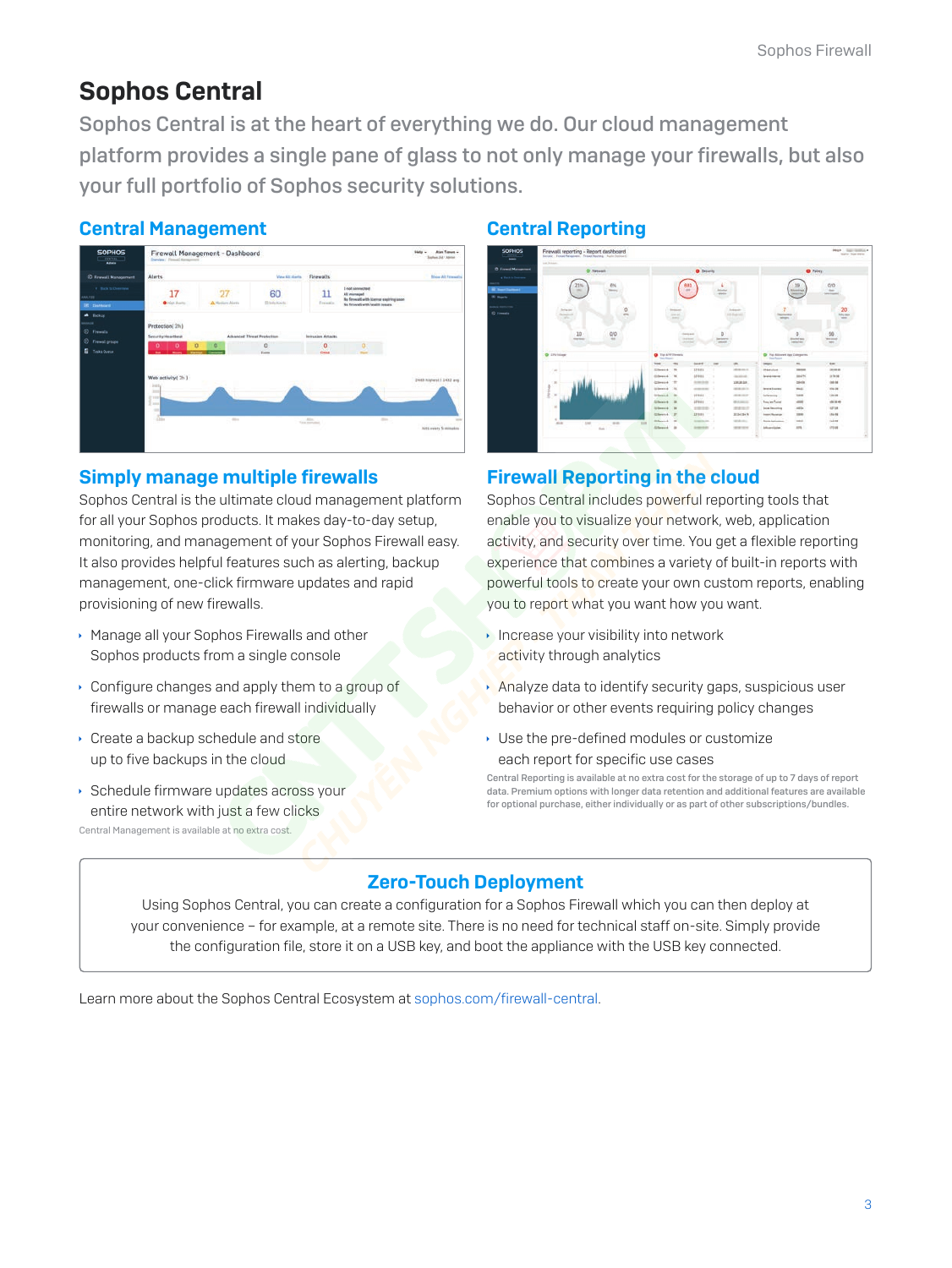# Synchronized Security

# Security Heartbeat™: Your firewall and your endpoints are finally talking

Sophos Firewall is the only network security solution that is able to fully identify the user and source of an infection on your network, and automatically limit access to other network resources in response. This is made possible with our unique Sophos Security Heartbeat that shares telemetry and health status between Sophos endpoints and your firewall and integrates endpoint health into firewall rules to control access and isolate compromised systems.

The good news is, this all happens automatically, and is successfully helping numerous businesses and organizations to save time and money in protecting their environments today.

# Synchronized Application Control

Using Security Heartbeat, we can do much more than just see the health status of an endpoint. We also have a solution to one of the biggest problems most network administrators face today - lack of visibility into network traffic.

Synchronized Application Control utilizes the Heartbeat connections with Sophos endpoints to automatically identify, classify, and control application traffic. All encrypted, custom, evasive, and generic HTTP or HTTPS applications which are currently going unidentified will be revealed.



You can't control what you can't see. All firewalls today depend on static application signatures to identify apps. But those don't work for most custom, obscure, evasive, or any apps using generic HTTP or HTTPS.

Sophos Firewall utilizes Synchronized Security to automatically identify, classify, and control all unknown applications easily blocking the apps you don't want and prioritizing the ones you do.

### Lateral Movement Protection

Lateral Movement Protection automatically isolates compromised systems at every point in the network to stop attacks dead in their tracks. Healthy endpoints assist by ignoring all traffic from unhealthy endpoints, enabling complete isolation, even on the same network segment, to prevent threats and active adversaries from spreading or stealing data.

Synchronized User ID

User authentication is critically important in a nextgeneration firewall but often challenging to implement in a seamless and transparent way. Synchronized User ID eliminates the need for client or server authentication agents by sharing user identity between the endpoint and the firewall through Security Heartbeat. It's just another great benefit of having your firewall and endpoints integrated and sharing information.

### Synchronized SD-WAN: Powerful, reliable application routing

Synchronized SD-WAN harnesses the power of Synchronized Security to optimize WAN path selection for your important business applications.

With Synchronized Application Control, discovered applications, which would otherwise be unknown, can be used for traffic matching criteria in SD-WAN routing policies. This is yet another way that Synchronized Security can improve the efficiency of your network.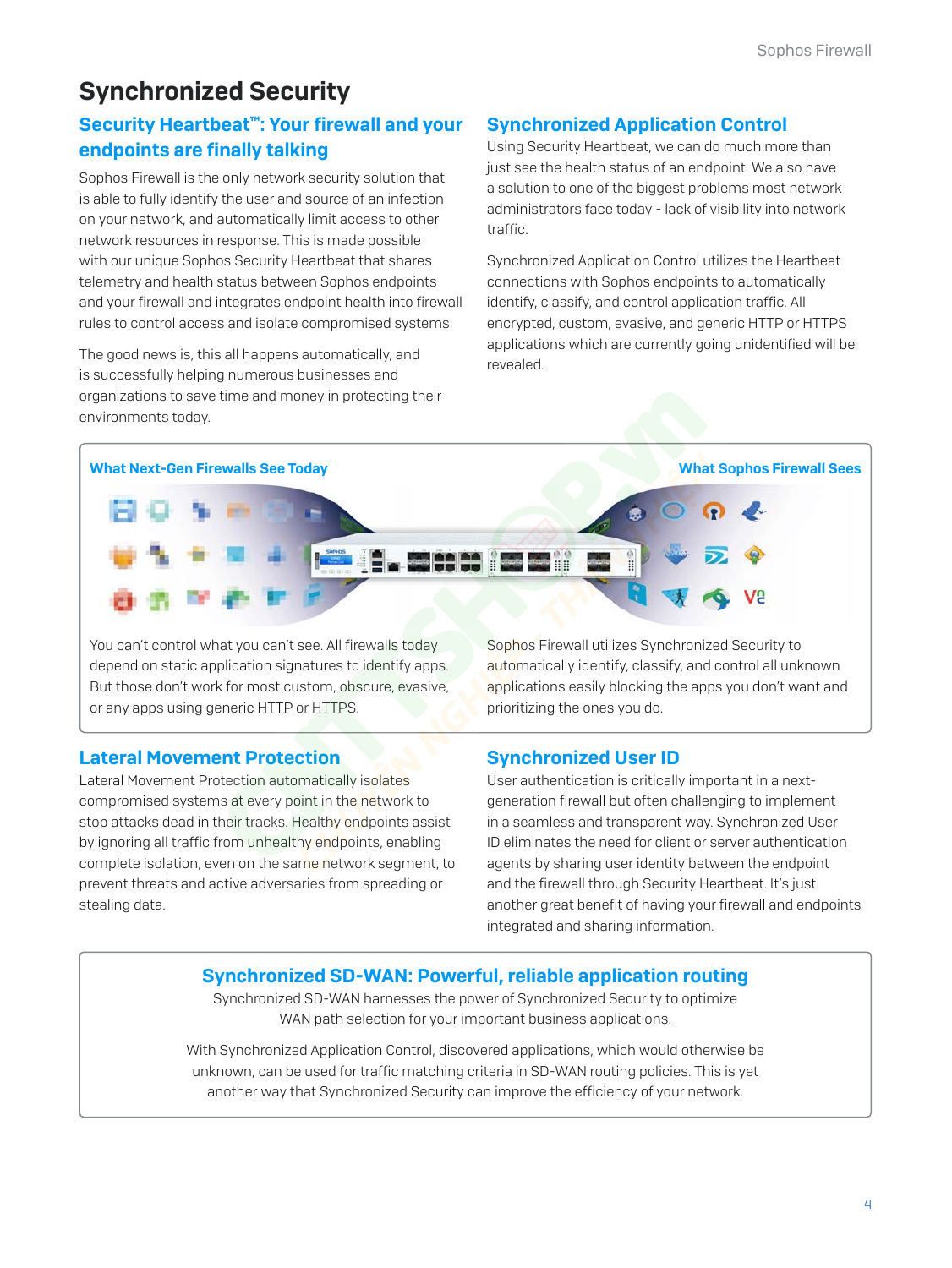# Powerful Protection

### See it. Stop it. Secure it.

Our comprehensive next-generation firewall protection has been built to expose hidden risks, block both known and unknown threats, and automatically respond to incidents.



Superior visibility into unknown applications, risky activity, suspicious traffic, and advanced threats helps you regain control of your network and get deeper insights.



Powerful next-gen protection technologies like deep learning and intrusion prevention keep your organization secure from the latest hacks and attacks.



Synchronized Security automatic threat response instantly identifies and isolates compromised systems on your network to prevent breaches and lateral movement.

| System<br><b>HONTON &amp; ANALYZE</b>                                           |                               | Traffic insight                                        |                                                                                 |                                                                  |            |                            | User & device insights                             |                       |  |
|---------------------------------------------------------------------------------|-------------------------------|--------------------------------------------------------|---------------------------------------------------------------------------------|------------------------------------------------------------------|------------|----------------------------|----------------------------------------------------|-----------------------|--|
| Control center<br>办                                                             |                               |                                                        | Web activity 3.002 man 1.1472 avg                                               | Cloud applications                                               |            |                            | Society Heartbeat*                                 |                       |  |
| <b>Current activities</b><br>Performance                                        | Services                      | $\sim$<br>3.38                                         |                                                                                 | ST 10 Percent                                                    |            |                            | $\alpha$<br>2<1<br>$\Omega$                        | $\mathbf{3}$          |  |
| ₿.                                                                              | $\mathbf \Omega$              | 3.48<br>Link.                                          |                                                                                 | an Siliking in                                                   |            |                            | <b>Hissing Warnings Connected</b><br><b>ALTIMA</b> |                       |  |
| Interfaces<br>Zero-day protection                                               | <b>VPM</b>                    | $100 - 10^{14}$<br>×                                   | Mits invery 2 minutes                                                           | at 110 years.<br>$\sim$                                          | <b>SON</b> | tors.                      | Synchronized Application Control <sup>ne</sup>     |                       |  |
| <b>Diagnostics</b><br>$0$ <sub>/0</sub>                                         | 0/1                           |                                                        |                                                                                 | Network attacks                                                  |            |                            | $\Omega$<br>5<br>Categorized<br>Nave               | 59<br>Total           |  |
| RED<br>n                                                                        | Wireless APs<br>3             | Allowed app categories                                 | Diffusioning the LLTMATH.                                                       | perversible.                                                     |            |                            | Threat intelligence                                |                       |  |
| <b>Rules and policies</b><br>Connected remote<br>peers.<br>Intrusion prevention | Live users                    | General Insurance 1,132,99M<br>Synchood Step. 558,1599 | <b>Strategiel Billion 4,415,05M</b>                                             | mateura cre. 32<br>personal \$1                                  |            |                            | 5<br>24<br><b>Incidents</b><br>Recent              | 217<br><b>Scanned</b> |  |
| 28%<br><b>CPU</b>                                                               | 70%<br>Momory                 | Streaming Fordia 238-25M                               |                                                                                 | stroy-webles 30<br><b>Tyles</b>                                  |            | <b>Telesia</b>             | <b>ATP</b><br><b>UTO</b>                           |                       |  |
| <b>Applications</b><br>$2.3000/\epsilon$<br>Bandwichh                           | 1.8K<br>Sessions              | Allowed with categories.                               |                                                                                 | Blocked app categories                                           |            |                            | 5                                                  | 11                    |  |
| m<br>Decryption capacity                                                        | <b>MR</b><br>Decrypt sessions | Search Engines (\$1436)                                | Information Tec., 1980, 1990, 440                                               | General Internet 1040/110                                        |            | <b>SHOWFOOT TELEVISION</b> | Sources blocked Ato. for 60% of risk               |                       |  |
| High availability: Not configured                                               |                               |                                                        | General Business <b>Correlate 18, 7900</b><br>Advertisements <b>SHIP 17.04K</b> | <b>Social National College 20,400</b><br><b>Experience EASSO</b> |            |                            | SSL/TLS connections                                |                       |  |
| Web server<br>Managed by Sophos Central<br><b>Advanced threat</b>               |                               |                                                        | Contact Delivery 14.796                                                         | Dinamog Hulla 1442                                               |            |                            | 77%<br>13 <sub>n</sub>                             | 34                    |  |
| Running for 6 day(s), 0 hour(s), 21 minute(s)<br>Central synchronization        |                               |                                                        |                                                                                 | 1112                                                             |            | 16mg                       | Of traffic<br>Decrypted                            | Falled                |  |
|                                                                                 |                               |                                                        |                                                                                 |                                                                  |            |                            | Dick on widgets to open details.                   |                       |  |
| Active firewall rules                                                           |                               |                                                        | Reports                                                                         |                                                                  |            | Messages                   |                                                    |                       |  |
| 3<br>0<br><b>WAF</b><br>User                                                    | 8<br>Notwork                  | 11<br>Scanned                                          | $\theta$<br>Ventenber                                                           | Risky apps seen                                                  |            | A Warning                  | Managing firewall from Sophus Central              | Zmapo                 |  |
| Authentication                                                                  |                               |                                                        | 1240<br>₿<br>Vestanday                                                          | Objectionable)<br>websites seen                                  | œ.         | A Warning                  | HTTPS, SSH-based management is allowed from the    | 6d ago                |  |
| System services                                                                 |                               |                                                        | 4102<br>MB                                                                      | Used by top 10<br>web users                                      | - 120      |                            |                                                    |                       |  |
|                                                                                 | $\overline{c}$                | $\Omega$                                               | Vesterday                                                                       |                                                                  |            |                            |                                                    |                       |  |
| Unused<br>Disabled                                                              | Changed                       | New                                                    | 2<br>Vestarday                                                                  | Intrusion attacks (2)                                            |            |                            |                                                    |                       |  |
| Hosts and services                                                              |                               |                                                        |                                                                                 |                                                                  |            |                            |                                                    |                       |  |
| <b>Administration</b>                                                           |                               |                                                        |                                                                                 |                                                                  |            |                            |                                                    |                       |  |

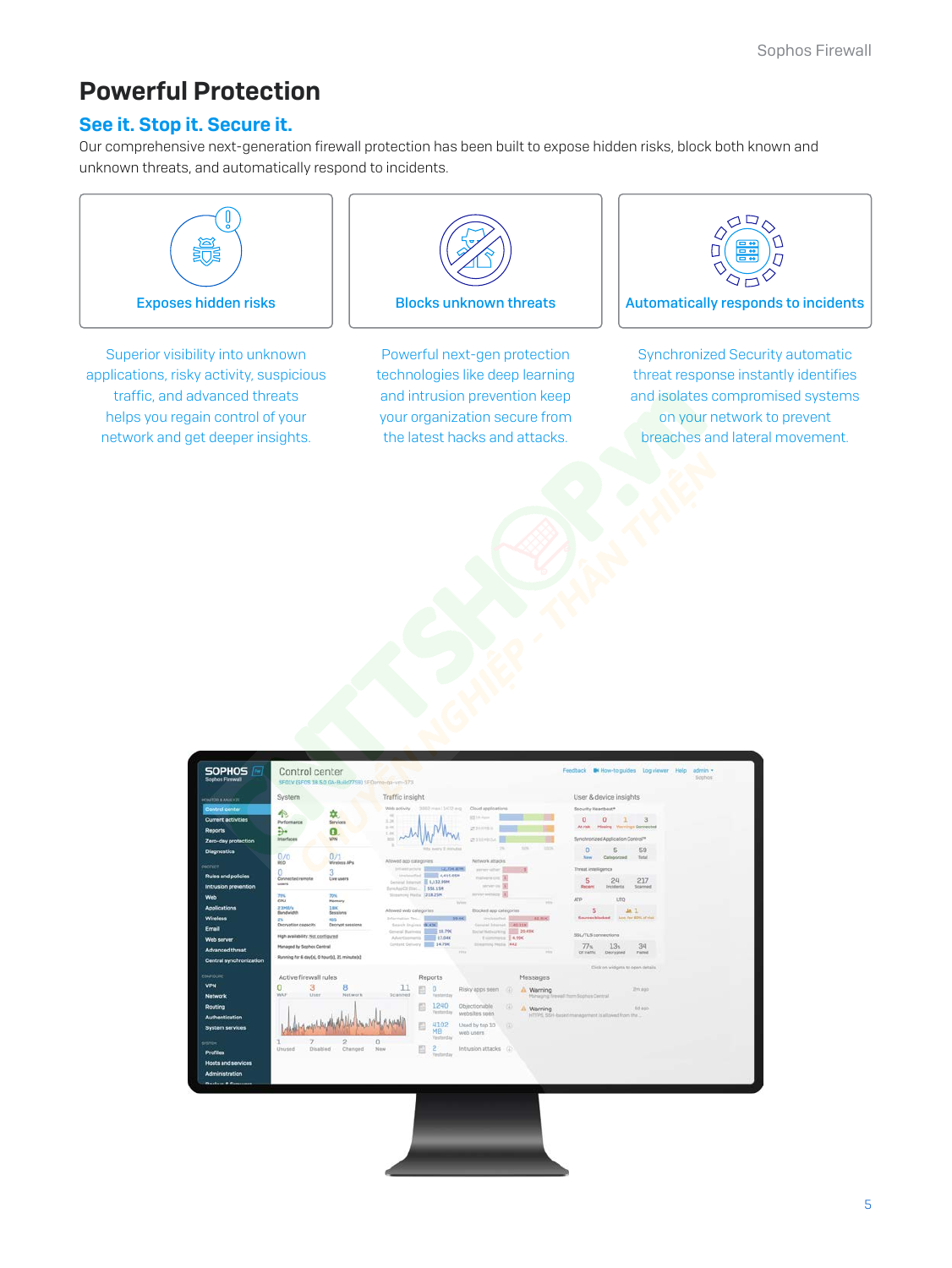# Xstream Protection - A Single Bundle For Ultimate Protection

Sophos Firewall's Xstream Protection bundle provides all the next-gen protection, performance and value you need to power even the most demanding networks. Also available with the XGS Series model of your choice included.

#### Base Firewall Features

- **Networking and SD-WAN:** Wireless, SD-WAN, Application Aware Routing, Traffic Shaping
- **Protection and Performance:** Xstream Architecture with Network Flow FastPath, TLS 1.3 Inspection, Deep-Packet Inspection
- ▶ VPN: IPsec/SSL Site-to-Site and Remote Access VPN (unlimited), Sophos SD-RED Site-to-Site VPN
- **Reporting:** Historical on-box logging and reporting, Sophos Central cloud reporting (seven-day data retention)

# Network Protection

- **Xistream TLS Inspection:** TLS 1.3 inspection with prepackaged exceptions
- **Xstream DPI engine: streaming** deep-packet inspection
- $\cdot$  IPS: Next-gen Intrusion Prevention
- **ATP:** Advanced Threat Protection
- $\rightarrow$  Synchronized Security Heartbeat: integration with Sophos Endpoints to identify and isolate threats
- **Clientless VPN: HTML5**
- **SD-RED VPN: Manage** SD-RED devices
- **Reporting:** Extensive network and threat reporting

### Web Protection

- Xstream TLS Inspection: TLS 1.3 inspection with prepackaged exceptions
- Xstream DPI engine: streaming deep-packet inspection
- Web Control: by user, group, category, URL, keyword
- Web Threat Protection: malware, PUA, malicious JavaScript, Pharming
- App Control: by user, group, category, risk, and more
- **Synchronized App** Control: integration with Sophos endpoints to identify unknown apps
- Synchronized SD-WAN: utilizing Synchronized App Control to route unknown apps
- **Reporting: Extensive web** and app reporting

#### Zero-Day Protection ெடி

- **Xistream TLS Inspection:** TLS 1.3 inspection with prepackaged exceptions
- **Xstream DPI engine: streaming** deep-packet inspection
- **EXECO-Day Threat Protection:** analyze all unknown files using AI, ML, and sandboxing
- ▸ Powered by SophosLabs Intelix: cloud-based intelligence and analysis
- $\cdot$  Machine Learning: using multiple deep learning models
- **Cloud Sandboxing: dynamic run**time analysis of unknown files
- **Reporting:** Extensive threat intelligence analysis reporting

### Sophos Central Management

- **Group Firewall Management: Synchronized** policy across firewall groups
- $\rightarrow$  Backup and firmware updates: storage and scheduling
- **Zero-touch deployment:** for new firewalls from the cloud

### Sophos Central Orchestration\*

- **SD-WAN Orchestration: Point and click** Site-to-Site VPN Orchestration
- **Cloud Firewall Reporting: Multi-firewall** reporting with save, schedule and export reports (30-day data retention)
- ▶ XDR and MTR Ready: Support for XDR and MTR services

\* Expected soon

#### Enhanced Support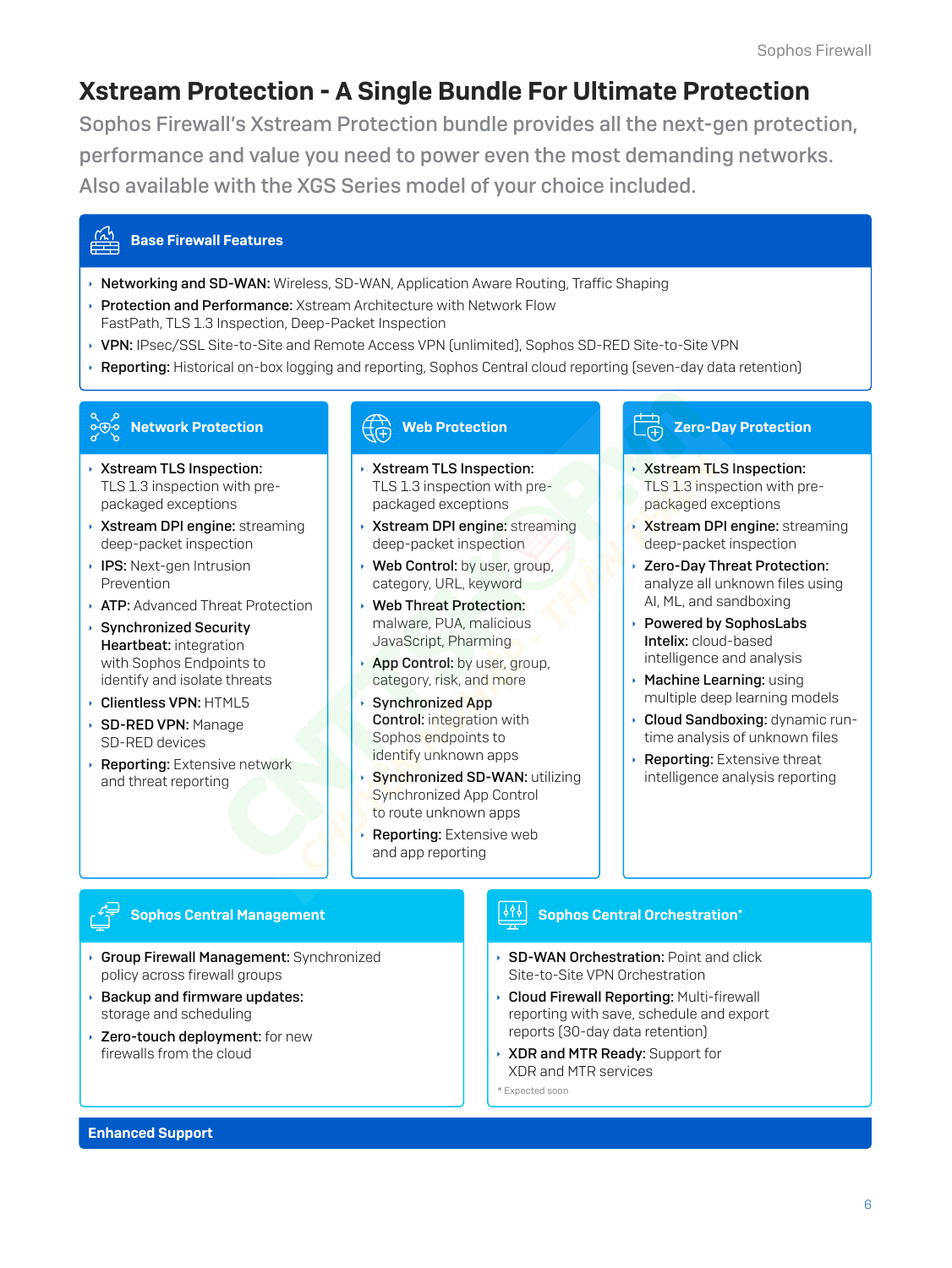# <span id="page-6-0"></span>All Licensing Options

We recommend the Xstream Protection bundle for the ultimate in security, but if you prefer to customize your protection, all subscriptions are also available for individual purchase.

| <b>Xstream Protection Bundle:</b> |                                                                                                      |
|-----------------------------------|------------------------------------------------------------------------------------------------------|
| <b>Base License</b>               | Networking, Wireless, Xstream Architecture, Unlimited Remote Access VPN, Site-to-Site VPN, reporting |
| <b>Network Protection</b>         | Xstream TLS and DPI engine, IPS, ATP, Security Heartbeat, SD-RED VPN, reporting                      |
| Web Protection                    | Xstream TLS and DPI engine, Web Security and Control, Application Control, reporting                 |
| Zero-Day Protection               | Machine Learning and Sandboxing File Analysis, reporting                                             |
| <b>Central Orchestration*</b>     | SD-WAN VPN Orchestration, Central Firewall Advanced Reporting (30-days), MTR/XDR ready               |
| <b>Enhanced Support</b>           | 24/7 support, feature updates, advanced replacement hardware warranty for term                       |

\* Expected soon

**Custom Protection:** If you only require basic protection or want to customize your protection, you can choose the Standard Protection Bundle or purchase any of the protection modules separately.

| <b>Standard Protection Bundle:</b> |                                                                                                            |  |  |  |
|------------------------------------|------------------------------------------------------------------------------------------------------------|--|--|--|
| <b>Base License</b>                | Networking, wireless, Xstream<br>Architecture, unlimited Remote Access<br>VPN, Site-to-Site VPN, reporting |  |  |  |
| <b>Network Protection</b>          | Xstream TLS and DPI engine, IPS, ATP,<br>Security Heartbeat, SD-RED VPN, reporting                         |  |  |  |
| <b>Web Protection</b>              | Xstream TLS and DPI engine, Web Security<br>and Control, Application Control, reporting                    |  |  |  |
| <b>Enhanced Support</b>            | 24/7 support, feature updates, advanced<br>replacement hardware warranty for term                          |  |  |  |

| <b>Additional Protection Modules:</b> |                                      |  |
|---------------------------------------|--------------------------------------|--|
| <b>Email Protection</b>               | On-box antispam, AV, DLP, encryption |  |
| <b>Web Server</b><br>Protection       | Web Application Firewall             |  |

Sophos Central Management and Reporting: All Sophos Firewalls include cloud management and reporting at no extra charge.

| Sophos Central Management and Reporting (included at no charge): |                                                                                                                 |  |  |
|------------------------------------------------------------------|-----------------------------------------------------------------------------------------------------------------|--|--|
| Sophos Central<br>Management                                     | Group firewall management, backup<br>management, firmware update scheduling                                     |  |  |
| Sophos Central<br><b>Firewall Reporting</b>                      | Prepackaged and custom report tools<br>with seven days cloud storage for no<br>extra charge [see other options] |  |  |

Additional Protection: Extend your protection further with these additional products and services.

| <b>Additional Protection Services, Products and Modules:</b> |                                                                 |  |  |  |
|--------------------------------------------------------------|-----------------------------------------------------------------|--|--|--|
| <b>Managed Threat</b>                                        | 24/7 threat hunting, detection and response                     |  |  |  |
| Response                                                     | delivered by an expert team (more info)                         |  |  |  |
| Sophos Intercept X                                           | Sophos Central managed next-gen endpoint                        |  |  |  |
| <b>Endpoint with XDR</b>                                     | protection with EDR (more info)                                 |  |  |  |
| <b>ZTNA</b>                                                  | Sophos Central managed Zero Trust<br>Network Access (more info) |  |  |  |
| <b>Central Email</b>                                         | Sophos Central managed antispam,                                |  |  |  |
| Advanced                                                     | AV, DLP, encryption [more info]                                 |  |  |  |

Support: Enhanced support is included in all protection bundles, but you can enhance your support experience further by upgrading.

| <b>Additional Support Options:</b> |                                               |  |  |  |
|------------------------------------|-----------------------------------------------|--|--|--|
| <b>Enhanced Plus</b>               | Upgrade your support with VIP support, HW     |  |  |  |
| <b>Support Upgrade</b>             | warranty for add-ons, TAM option (extra cost) |  |  |  |

#### Cloud, Virtual and Software Appliance Licensing Options:

If you're deploying Sophos Firewall in the cloud, in a virtual environment, or as software on your own hardware, the licensing guide below can help you find the right option.

| <b>Model</b>    | <b>Equivalent AWS</b><br><i>instance</i> | <b>Equivalent</b><br><b>Azure VM</b> | Software/<br><b>Virtual License*</b> |  |
|-----------------|------------------------------------------|--------------------------------------|--------------------------------------|--|
| <b>XGS 87</b>   |                                          |                                      | <b>2C4</b>                           |  |
| <b>XGS 107</b>  | t3.medium                                | Standard                             |                                      |  |
| <b>XGS 116</b>  |                                          | F <sub>2s</sub> v <sub>2</sub>       |                                      |  |
| <b>XGS 126</b>  | c5.large                                 |                                      |                                      |  |
| <b>XGS 136</b>  | m5.large                                 |                                      | <b>4C6</b>                           |  |
| <b>XGS 2100</b> |                                          | Standard<br>F4s_v2                   | <b>6C8</b>                           |  |
| <b>XGS 2300</b> | c5.xlarge                                |                                      |                                      |  |
| <b>XGS 3100</b> | m5.xlarge                                |                                      | <b>8C16</b>                          |  |
| <b>XGS 3300</b> |                                          | Standard                             |                                      |  |
| <b>XGS 4300</b> | c5.2xlarge                               | $F8s_v2$                             |                                      |  |
| <b>XGS 4500</b> |                                          |                                      |                                      |  |
| <b>XGS 5500</b> | c5.4xlarge                               | Standard                             | <b>16C24</b>                         |  |
| <b>XGS 6500</b> |                                          | F16s v2                              | Unlimited                            |  |

\*\* Based upon CPU cores and RAM

For a complete list of features included in each protection subscription see the [Sophos Firewall Feature List](https://www.sophos.com/firewall-features).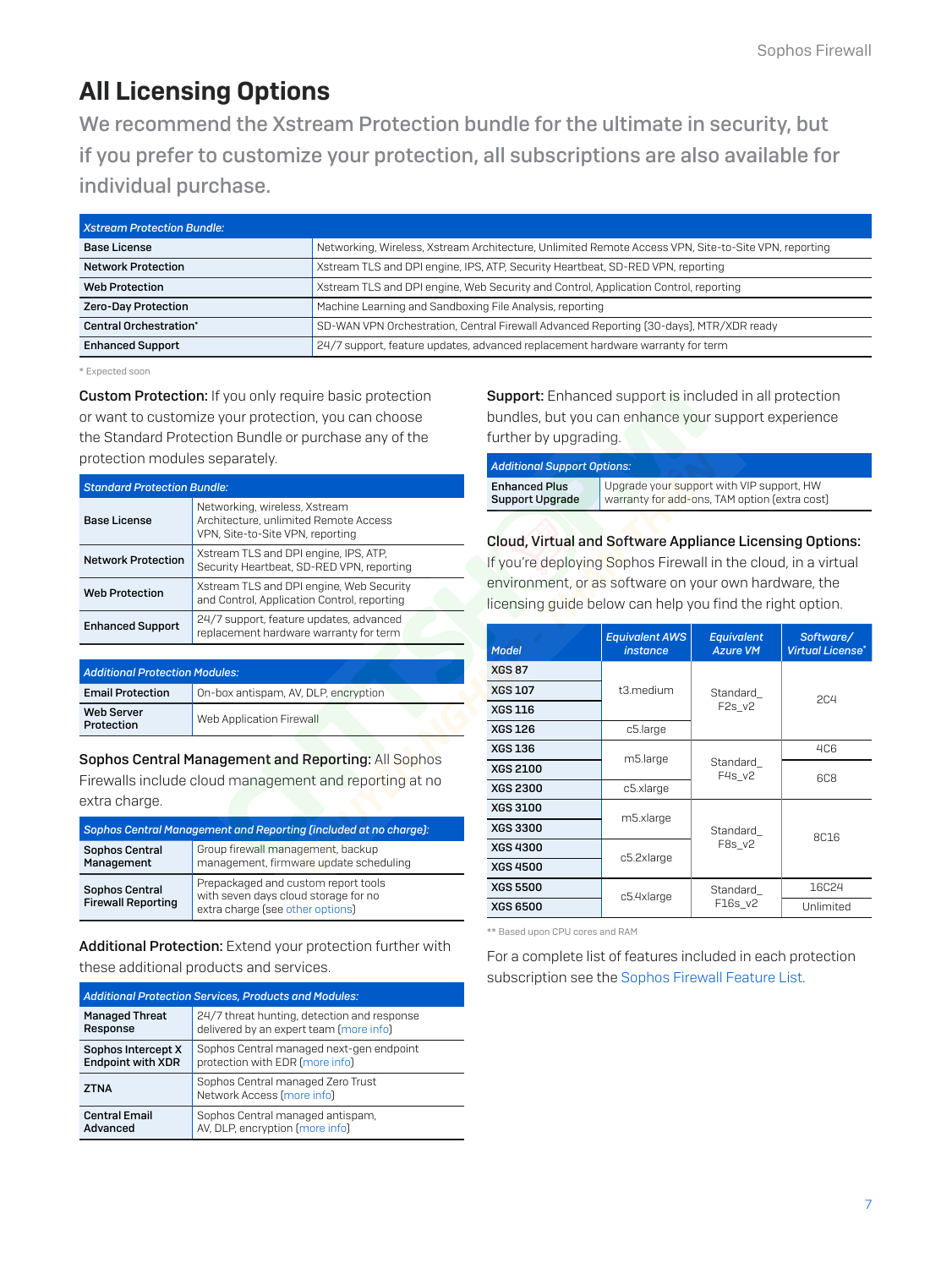# Deployment Options



# Cloud

Sophos Firewall offers the very best network visibility, protection, and response to secure your public, private, and hybrid cloud environments.



As an AWS Advanced Technology Partner, Sophos is a validated AWS Security Competency vendor, AWS marketplace seller, and AWS Public Sector Partner.

Sophos Firewall is available in the AWS marketplace with a pay-as-you-go (PAYG) license model, or bring your own license (BYOL) to best fit your needs.



Sophos Firewall is certified and optimized for Azure and is available in the Microsoft Azure Marketplace. Take advantage of the free test drive or the flexible PAYG or BYOL licensing options.

# **NUTANIX**

Sophos Firewall is Nutanix AHV and Nutanix Flow Ready, bringing the world's best next-gen firewall visibility, protection, and response to the industry's leading Hyper Convergence Infrastructure (HCI) platform. Take advantage of a 30-day free trial using our KVM image and flexible licensing.

# Virtual and Software

Sophos Firewall supports a broad range of virtualization platforms and can also be deployed as a software appliance on your own x86 Intel hardware:



See the [Licensing section](#page-6-0) for the available licensing options.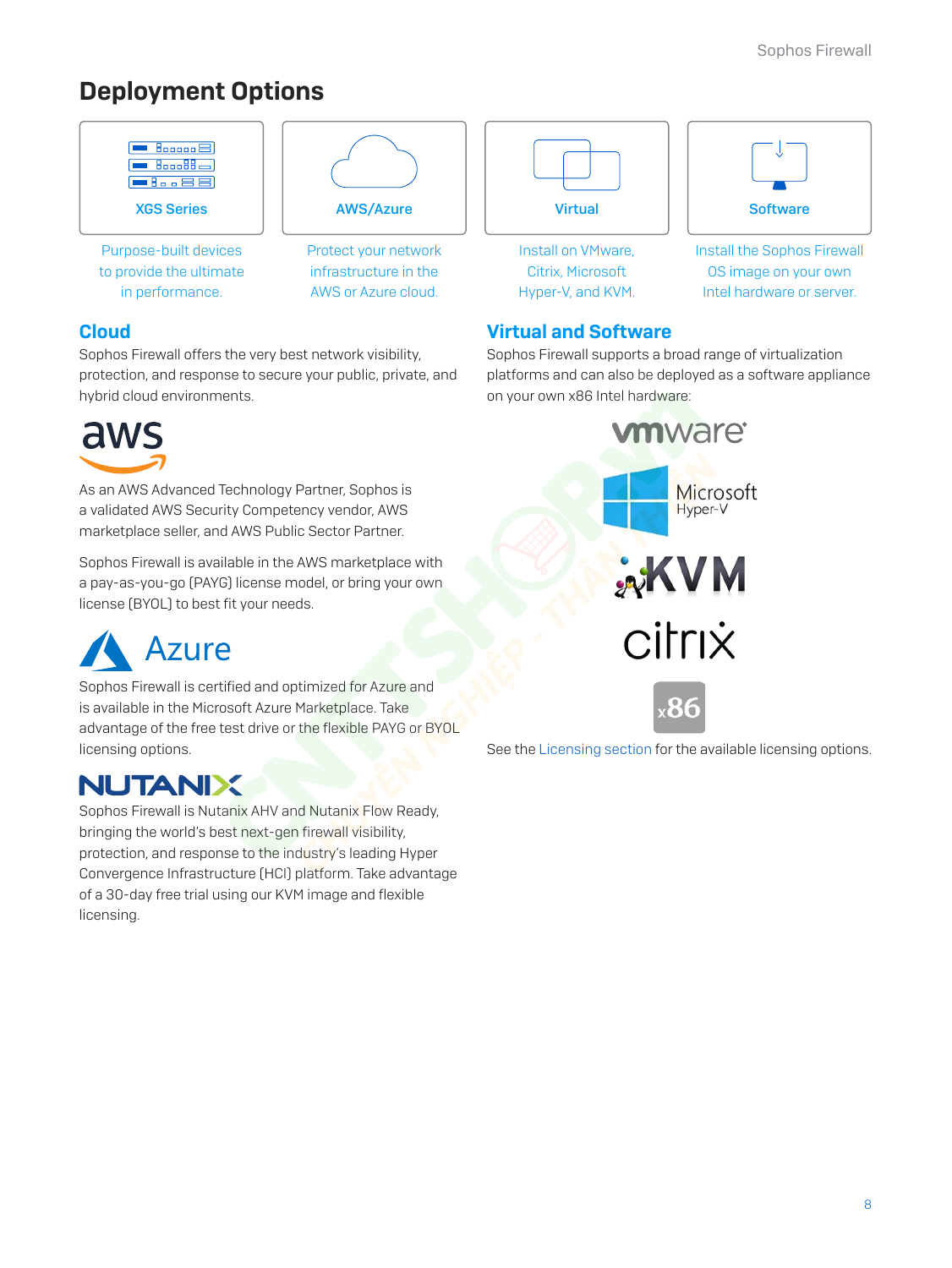# Protection Modules

You can choose from a number of modules to customize the protection offered by your firewall to your individual needs and deployment scenario.

### Base Firewall

The Sophos Firewall Base license includes the Xstream Architecture, networking, wireless, SD-WAN, VPN, and reporting.

#### Xstream Architecture

Enables high performance TLS 1.3 inspection, deep-packet inspection, and network flow FastPath to accelerate trusted SaaS, SD-WAN, and cloud application traffic. Note that Network and Web Protection are required to get the full benefits of the Xstream Architecture.

#### Networking and SD-WAN

Includes networking, routing, and SD-WAN capabilities with zone-based stateful firewall, NAT, VLAN support, multiple WAN link options with SD-WAN routing, fail-over, and failback.

#### Secure Wireless

Built-in wireless controller for Sophos APX wireless access points. Plug-and-play access point discovery makes setup easy. Support for multiple SSIDs, hotspots, guest networks, and the diverse encryption and security standards.

#### VPN

Provides standards-based site-to-site and remote access VPN (free up to the capacity of the firewall) with support for IPsec and SSL. Sophos Connect remote access VPN client for Windows and Macs offers seamless and easy deployment and configuration options. Sophos unique SD-RED layer 2 site-to-site tunnels offers a light-weight robust VPN alternative.

#### Reporting

Extensive on-box reporting provides valuable insights into threats, users, applications, web activity, and much more. Note that specific reporting functionality may be dependent on other protection modules to get the full benefits (for example, Web Protection or web and app reports). The Base Firewall is included with every appliance.

### Network Protection

All the protection you need to stop sophisticated attacks and advanced threats while providing secure network access to those you trust.

#### Next-Gen Intrusion Prevention System

Provides advanced protection from all types of modern attacks. It goes beyond traditional server and network resources to protect users and apps on the network as well.

#### Security Heartbeat

Creates a link between your Sophos Central protected endpoints and your firewall to identify threats faster, simplify investigation, and minimize impact from attacks. Easily incorporate Heartbeat status into firewall policies to automatically isolate compromised systems.

#### Advanced Threat Protection

Instant identification and immediate response to today's most sophisticated attacks. Multi-layered protection identifies threats instantly and Security Heartbeat provides an emergency response.

#### Advanced VPN technologies

Adds unique and simple VPN technologies, including our clientless HTML5 self-service portal that makes remote access incredibly simple or utilize our exclusive light-weight secure SD-RED (Remote Ethernet Device) VPN technology. Network Protection is included in the Xstream and Standard Protection bundles and is also available for separate purchase.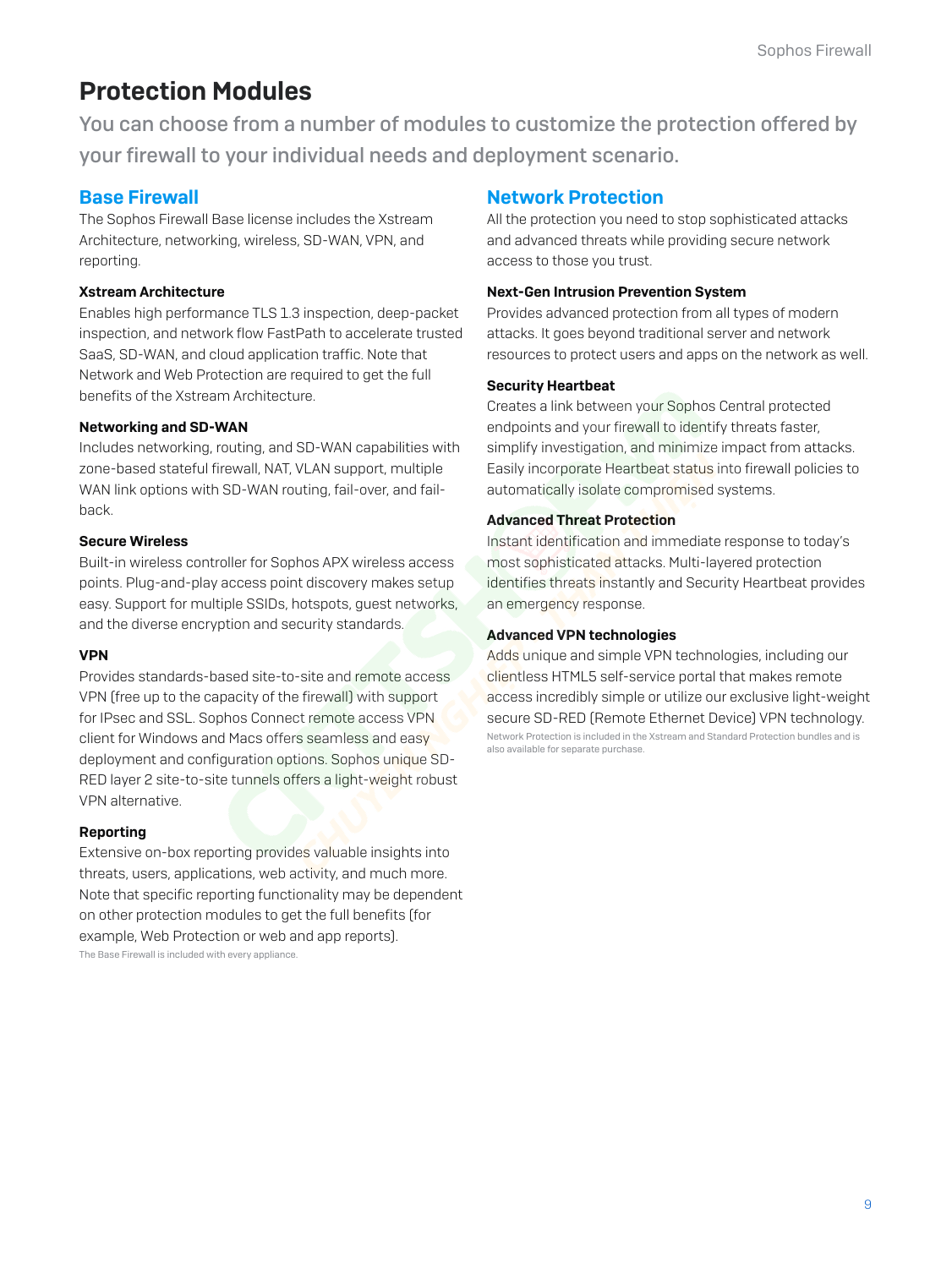### Web Protection

Unmatched visibility and control over all your user's web and application activity.

#### Powerful user and group web policy

Provides enterprise-level Secure Web Gateway policy controls to easily manage sophisticated user and group web controls. Apply policies based upon uploaded web keywords indicating inappropriate use or behavior.

#### Application Control and QoS

Enables user-aware visibility and control over thousands of applications with granular policy and traffic-shaping (QoS) options based on application category, risk, and other characteristics. Synchronized Application Control automatically identifies all the unknown, evasive, and custom applications on your network.

#### Advanced Web Threat Protection

Backed by SophosLabs, our advanced engine provides the ultimate protection from today's polymorphic and obfuscated web threats. Innovative techniques like JavaScript emulation, behavioral analysis, and origin reputation help keep your network safe.

#### High-performance traffic scanning

Optimized for top performance, our Xstream SSL inspection provides ultra-low latency inspection and HTTPS scanning while maintaining performance.

Web Protection is included in the Xstream and Standard Protection bundles and is also available for separate purchase.

### Zero-Day Protection

AI-driven static and dynamic file analysis techniques combine to bring unprecedented threat intelligence to your firewall and so effectively identify and block ransomware and other known and unknown threats.

#### Powered by SophosLabs

Powered by the industry-leading SophosLabs, the Zero-Day Protection subscription includes a fully cloud-based threat intelligence and threat analysis platform. This provides deep learning-based file analysis, detailed analysis reporting, and a threat meter to show the risk summary for a file.

We use layers of analytics to identify known and potential threats, reduce unknowns, and derive verdicts and intelligence reports for the most commonly used file types.

#### Static File Analysis

By harnessing the power of multiple machine learning models, global reputation, deep file scanning, and more, you can quickly identify threats without the need to execute the files in real time.

#### Dynamic File Analysis

Execute a file in a secure cloud-based sandbox to observe its behavior and intent. Screenshots provide added insight into any key events during the analysis.

#### Threat Intelligence Analysis Reporting

Rich intelligence reports provide you with much more than just a 'good,' 'bad,' or 'unknown' verdict. Full insight into the nature and capabilities of a threat are delivered through the use of data science and SophosLabs research.

Zero-Day Protection is included in the Xstream Protection bundle and is also available for separate purchase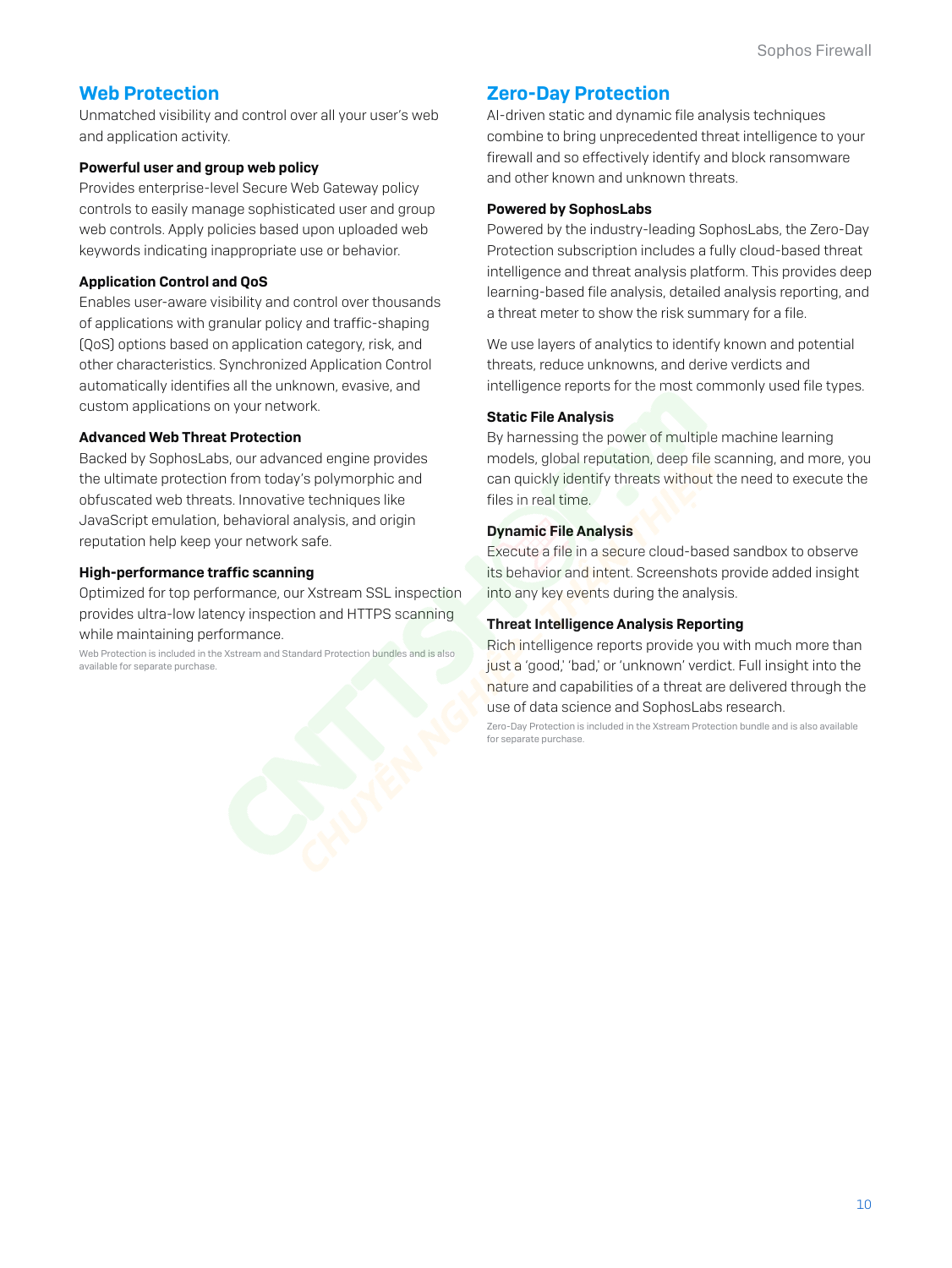### **Central Orchestration\***

Sophos Central cloud-managed VPN orchestration, firewall reporting, and MTR/XDR integration.

#### Sophos Central VPN Orchestration

Makes VPN orchestration easy. Wizard-based tunnel configuration helps create full mesh networks, hub-andspoke models, or complex tunnel setups between multiple firewalls a quick point-and-click exercise. Seamlessly integrates multiple WAN link and SD-WAN functionality and routing optimizations to improve resilience and performance and also integrates with user authentication and Synchronized Security Heartbeat to control access.

#### Central Firewall Reporting Advanced (30-day)

Cloud-based reporting with several pre-packaged common reports for threats, compliance, and user activity. Includes advanced options for creating custom reports and views with the option to save, schedule or export your custom reports. Includes 30 days of log data retention with the option to add additional storage for additional historical reporting needs.

#### MTR/XDR Ready

Sophos MTR provides optional 24/7 threat hunting, detection and response delivered by an expert team as a fully-managed service. Sophos XDR offers extended detection and response managed by your own team. Regardless of whether you manage it yourself, or Sophos manages it for you, your Sophos Firewall is ready to share the necessary threat intelligence and data to the cloud. Central Orchestration is included in the Xstream Protection bundle and is available for separate purchase.

\* Expected soon.

#### Email Protection

Consolidate your email protection with anti-spam, DLP, and encryption. We recommend Sophos Central Email Advanced for the best cloud-based email protection solution. If you require on-box email protection, this module offers essential anti-spam, DLP and encryption.

#### Integrated Message Transfer Agent

Ensures always-on business continuity for your email, allowing the firewall to automatically queue mail in the event servers become unavailable.

#### Live Anti-Spam

Provides protection from the latest spam campaigns, phishing attacks, and malicious attachments.

#### Self-serve Quarantine

Gives employees direct control over their spam quarantine, saving you time and effort.

#### SPX Email Encryption

Unique to Sophos, SPX makes it easy to send encrypted email to anyone, even those without any kind of trust infrastructure, using our patent-pending password-based encryption technology.

#### Data Loss Prevention

Policy-based DLP can automatically trigger encryption or block/notify based on the presence of sensitive data in emails leaving the organization.

Email Protection is available for individual purchase only.

### Web Server Protection

Harden your web servers and business applications against hacking attempts while providing secure access.

#### Business Application Policy Templates

Pre-defined policy templates let you protect common applications like Microsoft Exchange Outlook Anywhere or SharePoint quickly and easily.

#### Protection from the latest hacks and attacks

With a variety of advanced protection technologies including URL and form hardening, deep-linking and directory traversal prevention, SQL injection and cross-site scripting protection, cookie signing and more.

#### Reverse proxy

With authentication options, SSL offloading, and server load balancing ensure maximum protection and performance for your servers being accessed from the internet. Web Server Protection is available for individual purchase only.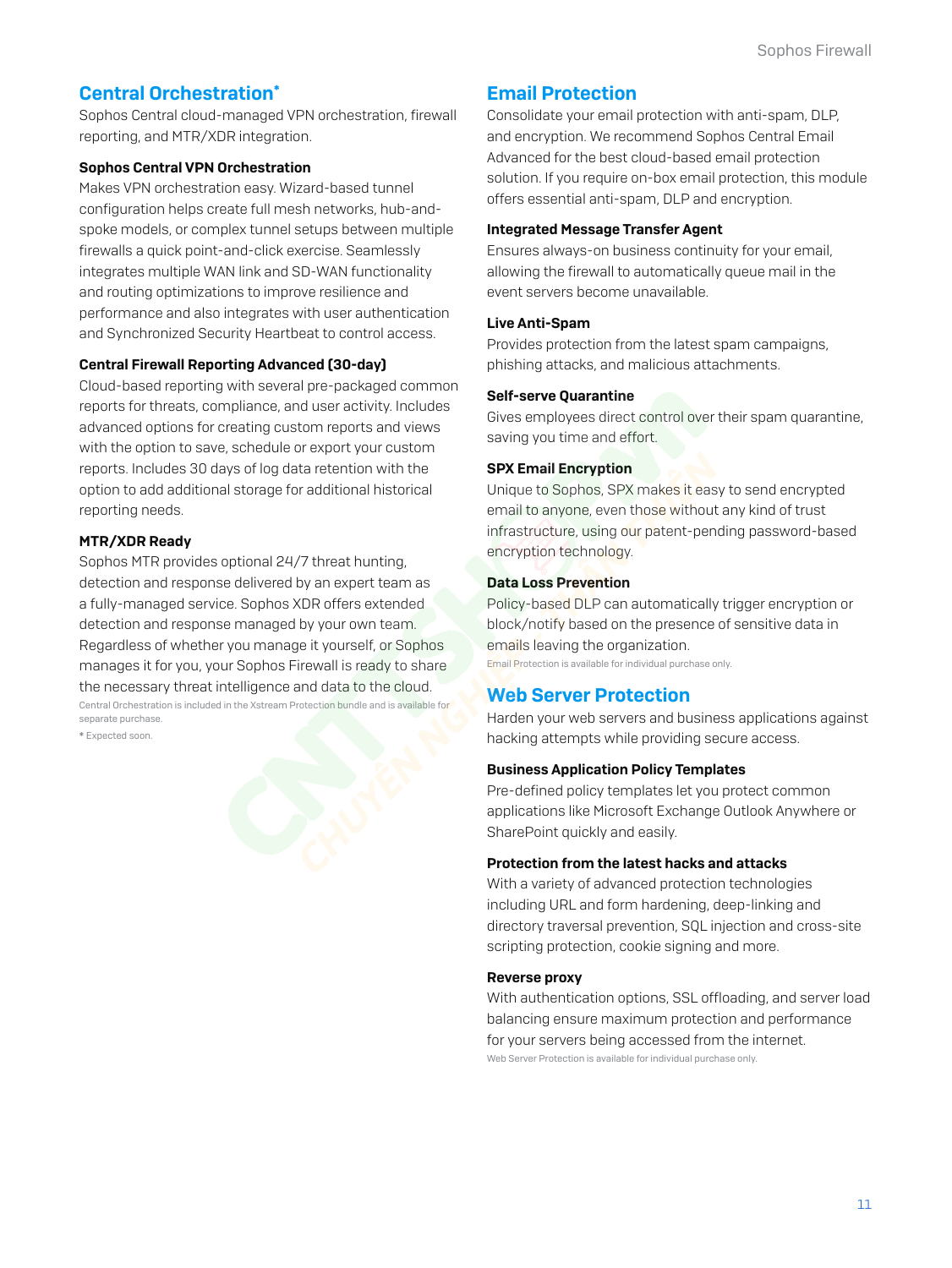# <span id="page-11-0"></span>Sophos XGS Series Appliances

All XGS Series firewall appliances are built upon a dual-processor architecture, combining a high-performance, multi-core CPU with a dedicated Xstream Flow Processor for targeted acceleration at the hardware level. This gives you all the flexibility and adaptability of an x86 based firewall plus a significant performance boost over legacy firewall designs.

# Product Matrix

| Model           |                | <b>Tech Specs</b>          |          |                                     | <b>Throughput</b>  |                            |                                |                                            |
|-----------------|----------------|----------------------------|----------|-------------------------------------|--------------------|----------------------------|--------------------------------|--------------------------------------------|
|                 | Form<br>Factor | Ports/Slots<br>[Max Ports] | w-model* | Swappable Components                | Firewall<br>[Mbps] | <b>IPsec VPN</b><br>[Mbps] | Threat<br>Protection<br>[Mbps] | <b>Xstream</b><br><b>SSL/TLS</b><br>[Mbps] |
| XGS 87(w)       | Desktop        | $5/-$ [5]                  | Wi-Fi 5  | n/a                                 | 3.700              |                            | 240                            | 375                                        |
| XGS 107(w)      | Desktop        | $9/-$ [9]                  | Wi-Fi 5  | Second power supply                 | 7.000              |                            | 330                            | 420                                        |
| XGS 116(w)      | Desktop        | 9/1(9)                     | Wi-Fi 5  | Second power supply, 3G/4G, Wi-Fi** | 7,700              |                            | 685                            | 650                                        |
| XGS 126(w)      | Desktop        | 14/1(14)                   | Wi-Fi 5  | Second power supply, 3G/4G, Wi-Fi** | 10,500             |                            | 900                            | 800                                        |
| XGS 136(w)      | Desktop        | 14/1(14)                   | Wi-Fi 5  | Second power supply, 3G/4G, Wi-Fi** | 11,500             |                            | 1,000                          | 950                                        |
| <b>XGS 2100</b> | 10             | $10/1$ $(18)$              | n/a      | Optional external power             | 30,000             |                            | 1,250                          | 1,100                                      |
| <b>XGS 2300</b> | 10             | $10/1$ $(18)$              | n/a      | Optional external power             | 35,000             | $-$                        | 1,400                          | 1,450                                      |
| <b>XGS 3100</b> | 1U             | $12/1$ (20)                | n/a      | Optional external power             | 38,000             |                            | 2,000                          | 2,470                                      |
| <b>XGS 3300</b> | 10             | $12/1$ (20)                | n/a      | Optional external power             | 40,000             |                            | 2,770                          | 3,130                                      |
| <b>XGS 4300</b> | 10             | 12/2[28]                   | n/a      | Optional external power             | 75,000             |                            | 4,800                          | 8,000                                      |
| <b>XGS 4500</b> | 10             | $12/2$ [28]                | n/a      | Optional internal power             | 80,000             |                            | 8,390                          | 10,600                                     |
| <b>XGS 5500</b> | 2U             | $16/3$ [48]                | n/a      | Power, SSD, Fan                     | 100,000            |                            | 12,390                         | 13,500                                     |
| <b>XGS 6500</b> | 2U             | 20/4(68)                   | n/a      | Power, SSD, Fan                     | 115,000            |                            | 17.050                         | 16,000                                     |

\* 802.11ac Wave 2

\*\* Second Wi-Fi module option for XGS 116w, 126w and 136w only

# Performance Test Methodology

General: Maximum throughput measured under ideal test conditions using industry standard Keysight-Ixia BreakingPoint test tools. Actual performance may vary depending on network conditions and activated services.

- **Firewall:** Measured using HTTP traffic and 512 KB response size.
- **Firewall IMIX:** UDP throughput based on a combination of 66 byte, 570 byte and 1518 byte packet sizes.
- **IPS:** Measured with IPS with HTTP traffic using default IPS ruleset and 512 KB object size.
- $\rightarrow$  IPsec VPN: HTTP throughput using multiple tunnels and 512 KB HTTP response size.
- $\rightarrow$  TLS inspection: Performance measured with IPS with HTTPS sessions and different cipher suites.
- **Threat Protection:** Measured with Firewall, IPS, Application Control, and malware prevention enabled using HTTP 200 KB response size.

# Need sizing help?

For further assistance in finding the right license or appliance for your needs, speak to your local Sophos sales team or partner. Sophos offers free sizing assistance and a Firewall Sizing Tool for partners via the Partner Portal.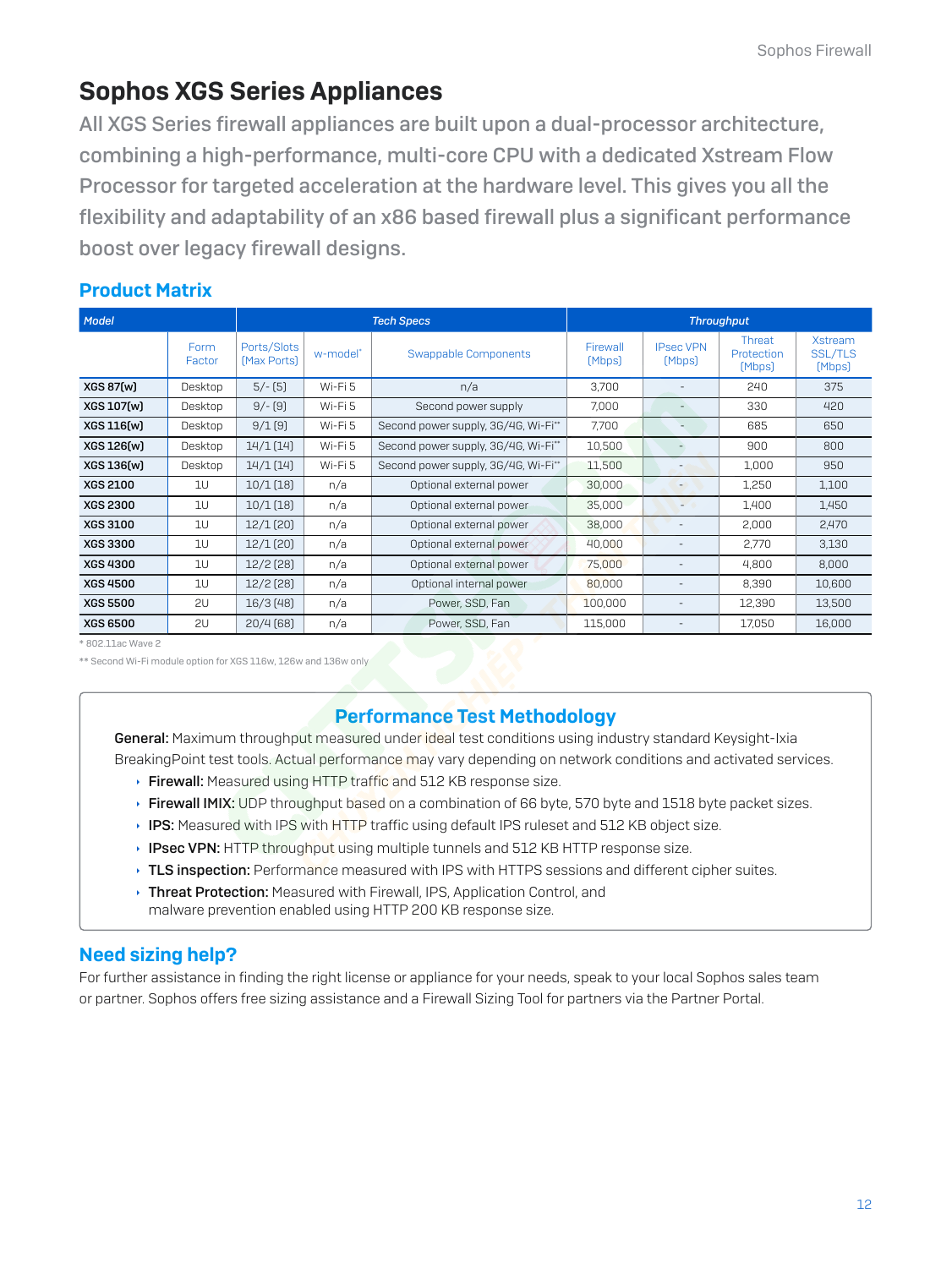# Sophos XGS Series Desktop: SMB and Branch Office

Customers looking for an all-in-one network security solution will appreciate the seamless connectivity options available for our Desktop appliances. With the modularity that smaller businesses, retail outlets, and branch offices need, to grow and adapt to changing circumstances, they offer the perfect balance between price and performance. All Desktop models are optionally available with built-in Wi-Fi.

All models are powered by a high-speed CPU plus a dedicated Xstream Flow Processor for hardware acceleration.

# Product Highlights

- $\rightarrow$  Dual processor architecture for an excellent price to performance ratio
- $\rightarrow$  Every model is available with optional integrated Wi-Fi for all-in-one connectivity
- **An expansion bay on all XGS 116/126/136** models improves compatibility for 3G/4G when used with our optional module
- **An optional second Wi-Fi radio module can be** added to w-models with an expansion bay
- **Power-over-Ethernet ports built in on all XGS** 116, 126 and 136 models (2.5GE on 136)
- $\cdot$  A second power supply option for all XGS 1xx models offers a redundancy option not always seen in this form factor
- If The SFP port on all models can be used for FTTH/ FTTP or with the optional VDSL modem

Note: All protection features are supported on every XGS 1xx model and most on XGS 87 and 87w

# Product Highlights

XGS 87 and XGS 87w See detailed [technical specifications](#page-13-0)

XGS 107, XGS 107w See detailed [technical specifications](#page-14-0)

XGS 116, XGS 116w See detailed [technical specifications](#page-15-0)

XGS 126, XGS 126w See detailed [technical specifications](#page-16-0)

XGS 136, XGS 136w See detailed [technical specifications](#page-18-0)

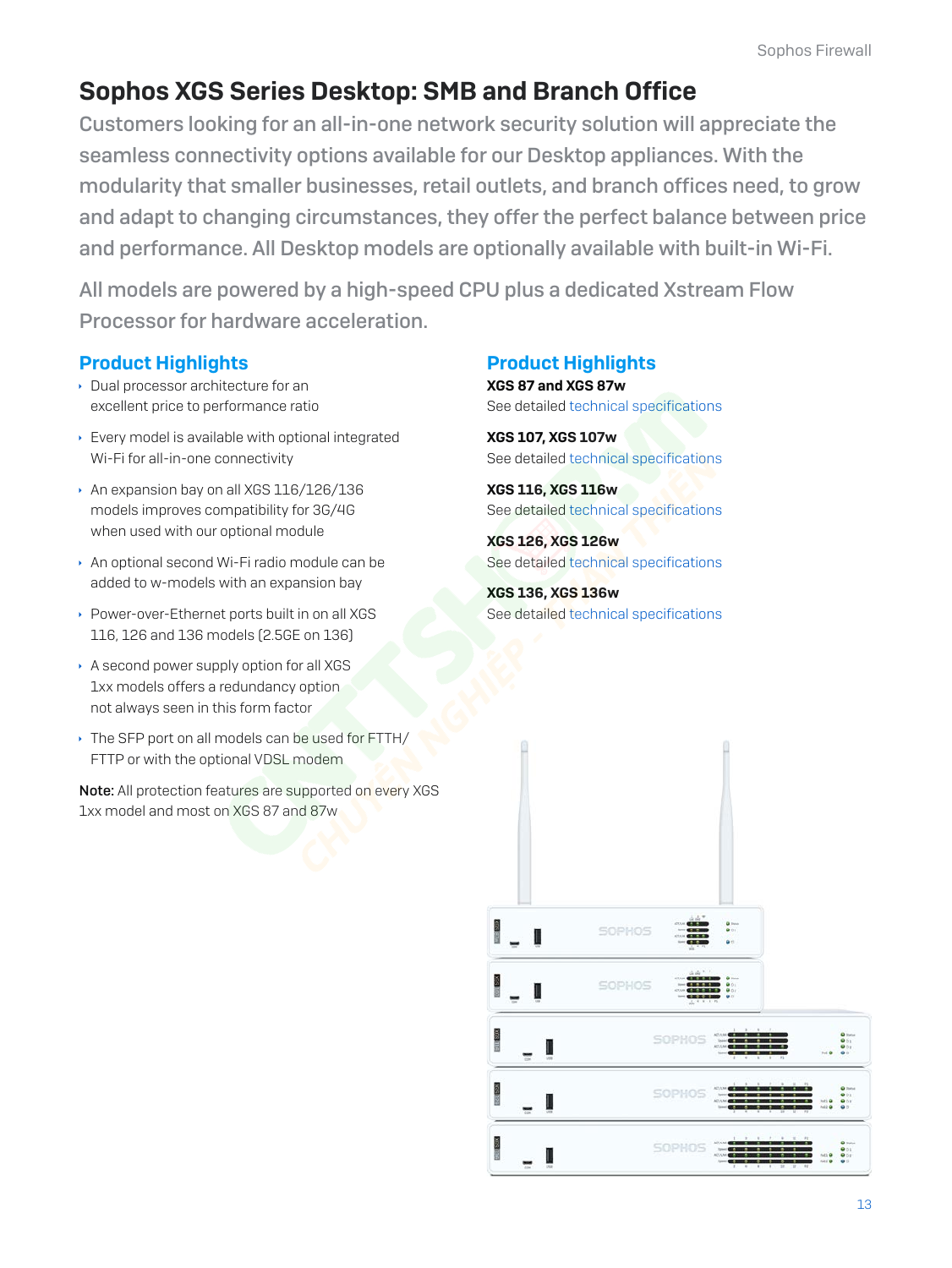# <span id="page-13-0"></span>Sophos XGS Series Desktop: SMB and Branch Office XGS 87 and XGS 87w

### Technical Specifications

Note: The XGS 87 and 87w do not support some advanced features like on-box reporting, dual AV scanning, WAF AV scanning and the email message transfer agent (MTA) functionality. If you need these capabilities, the XGS 107(w) is recommended.



| <b>Physical specifications</b>       |                                                                                                                                                      |
|--------------------------------------|------------------------------------------------------------------------------------------------------------------------------------------------------|
| Mounting                             | Rackmount kit available<br>(to be ordered separately)                                                                                                |
| Dimensions<br>Width x Height x Depth | 230 x 44 x 205.5 mm                                                                                                                                  |
| Weight                               | 1.36 kg/3 lbs (unpacked)<br>2.75 kg/6.06 lbs (packed)<br>(w-model minimally more)                                                                    |
|                                      |                                                                                                                                                      |
| Environment                          |                                                                                                                                                      |
| Power supply                         | External auto-ranging AC-DC<br>100-240VAC, 1.7A@50-60 Hz<br>12VDC, 5A, 60W                                                                           |
| Power consumption                    | 23.2 W / 79.16 BTU/hr [87] [idle]<br>27.1 W / 92.13 BTU/hr [87w] [idle]<br>43.4 W / 148.09 BTU/hr [87] [max.]<br>46.8 W / 159.69 BTU/hr [87w] [max.] |
| <b>Operating temperature</b>         | 0°C to 40°C (operating)<br>-20°C to +70°C (storage)                                                                                                  |
| Humidity                             | 10% to 90%, non-condensing                                                                                                                           |
|                                      |                                                                                                                                                      |
| <b>Product Certifications</b>        |                                                                                                                                                      |
| <b>Certifications</b>                | CB, CE, UL, FCC, ISED, VCCI, CCC,<br>KC. BSMI, NOM, Anatel (87 only)                                                                                 |

| Performance                                      | XGS 87[w]  |
|--------------------------------------------------|------------|
| <b>Firewall throughput</b>                       | 3,700 Mbps |
| <b>Firewall IMIX</b>                             | 2,500 Mbps |
| Firewall Latency (64 byte UDP)                   | 6 µs       |
| IPS throughput                                   | 1,015 Mbps |
| <b>Threat Protection throughput</b>              | 240 Mbps   |
| <b>Concurrent connections</b>                    | 1,600,000  |
| New connections/sec                              | 35,700     |
| IPsec VPN throughput                             |            |
| Xstream SSL/TLS Inspection                       | 375 Mbps   |
| Xstream SSL/TLS<br><b>Concurrent connections</b> | 8.192      |

Note: For performance testing methodology see [page 1](#page-11-0)2

| <b>Wireless Specification [XGS 87w only]</b> |                                    |  |  |  |
|----------------------------------------------|------------------------------------|--|--|--|
| No. of antennas                              | 2 external                         |  |  |  |
| <b>MIMO capabilities</b>                     | 2x22                               |  |  |  |
| Wireless interface                           | 802.11a/b/g/n/ac [2.4 GHz / 5 GHz] |  |  |  |

| <b>Physical interfaces</b>   |                                                         |
|------------------------------|---------------------------------------------------------|
| Storage                      | 16 GB eMMC                                              |
| Ethernet interfaces (fixed)  | 4 x GbE copper<br>1 x SFP fiher*                        |
| <b>Management ports</b>      | 1 x COM RJ45<br>1 x Micro-USB (cable incl.)             |
| Other I/O ports              | $1 \times$ USB 2.0 (front)<br>$1 \times$ USB 3.0 (rear) |
| Number of expansion slots    |                                                         |
| Optional add-on connectivity | SFP DSL module (VDSL2)<br><b>SFP</b> transceivers       |

\* SFP transceivers sold separately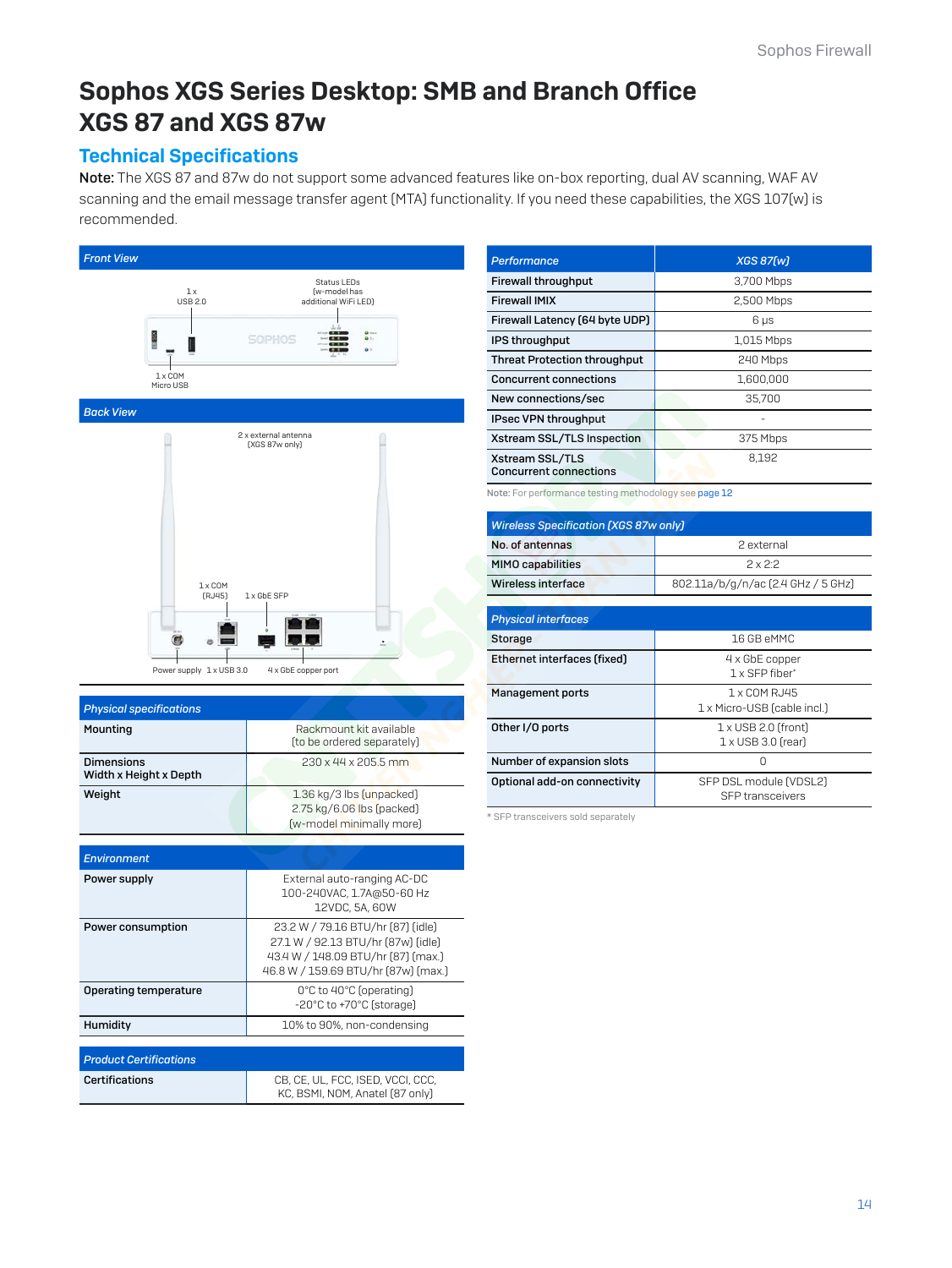# <span id="page-14-0"></span>Sophos XGS Series Desktop: SMB and Branch Office XGS 107, XGS 107w

# Technical Specifications

| <b>Front View</b>                           |                                                                                        |                                                        |                                                                                    |  |
|---------------------------------------------|----------------------------------------------------------------------------------------|--------------------------------------------------------|------------------------------------------------------------------------------------|--|
|                                             | 1 x<br><b>USB 2.0</b>                                                                  |                                                        | Status LEDs<br>(w-model has<br>additional WiFi LED)                                |  |
|                                             |                                                                                        | SOPHOS                                                 |                                                                                    |  |
| $1 \times$ COM<br>Micro USB                 |                                                                                        |                                                        |                                                                                    |  |
| <b>Back View</b>                            |                                                                                        |                                                        |                                                                                    |  |
|                                             | Connector for optional 2nd<br>redundant power supply<br>$1 \times$ COM<br>[RJ45]<br>CC | 2 x external antenna<br>[XGS 107w only]<br>1 x GbE SFP |                                                                                    |  |
|                                             |                                                                                        |                                                        |                                                                                    |  |
|                                             | Power supply 1 x USB 3.0                                                               |                                                        | 8 x GbE copper port                                                                |  |
| <b>Physical specifications</b>              |                                                                                        |                                                        |                                                                                    |  |
| Mounting                                    |                                                                                        |                                                        | Rackmount kit available<br>(to be ordered separately)                              |  |
| <b>Dimensions</b><br>Width x Height x Depth |                                                                                        |                                                        | 230 x 44 x 205.5 mm                                                                |  |
| Weight                                      |                                                                                        |                                                        | 1.4 kg/3.09 lbs [unpacked]<br>2.8 kg/6.17 lbs (packed)<br>(w-model minimally more) |  |
| <b>Environment</b>                          |                                                                                        |                                                        |                                                                                    |  |
| Power supply                                |                                                                                        |                                                        | External auto-ranging AC-DC                                                        |  |

| Environment                   |                                                                                                                                               |
|-------------------------------|-----------------------------------------------------------------------------------------------------------------------------------------------|
| Power supply                  | External auto-ranging AC-DC<br>100-240VAC, 1.7A@50-60 Hz<br>12VDC, 5A, 60W<br>Optional second redundant power supply                          |
| Power consumption             | 107: 26.1 W/89.06 BTU/hr (idle)<br>107w: 29.8 W/101.68 BTU/hr (idle)<br>107: 53.9 W/183.91 BTU/hr (max.)<br>107w: 57.3 W/195.52 BTU/hr (max.) |
| <b>Operating temperature</b>  | O°C to 40°C (operating)<br>-20°C to +70°C (storage)                                                                                           |
| Humidity                      | 10% to 90%, non-condensing                                                                                                                    |
|                               |                                                                                                                                               |
| <b>Product Certifications</b> |                                                                                                                                               |
| Certifications                | ISED VCC<br>rв.<br>- PE<br>FLU.                                                                                                               |

| Certifications | CB, CE, UL, FCC, ISED, VCCI, CCC, |
|----------------|-----------------------------------|
|                | KC, BSMI, NOM, Anatel (107 only)  |

| <b>Performance</b>                               | <b>XGS 107[w]</b> |
|--------------------------------------------------|-------------------|
| <b>Firewall throughput</b>                       | 7,000 Mbps        |
| <b>Firewall IMIX</b>                             | 2,900 Mbps        |
| Firewall Latency (64 byte UDP)                   | $6 \mu s$         |
| <b>IPS throughput</b>                            | 1,355 Mbps        |
| <b>Threat Protection throughput</b>              | 330 Mbps          |
| <b>Concurrent connections</b>                    | 1.600.000         |
| New connections/sec                              | 44,400            |
| IPsec VPN throughput                             |                   |
| Xstream SSL/TLS Inspection                       | 420 Mbps          |
| Xstream SSL/TLS<br><b>Concurrent connections</b> | 8.192             |

Note: For performance testing methodology see [page 1](#page-11-0)2

| <b>Wireless Specification [XGS 107w only]</b> |                                    |  |
|-----------------------------------------------|------------------------------------|--|
| No. of antennas                               | 2 external                         |  |
| <b>MIMO capabilities</b>                      | 2x22                               |  |
| Wireless interface                            | 802.11a/b/g/n/ac [2.4 GHz / 5 GHz] |  |

| <b>Physical interfaces</b>                |                                                         |  |
|-------------------------------------------|---------------------------------------------------------|--|
| <b>Storage</b><br>(local quarantine/logs) | Integrated 64 GB SSD                                    |  |
| Ethernet interfaces (fixed)               | 8 x GbE copper<br>1 x SFP fiher*                        |  |
| Management ports                          | 1 x COM RJ45<br>1 x Micro-USB (cable incl.)             |  |
| Other I/O ports                           | $1 \times$ USB 2.0 (front)<br>$1 \times$ USB 3.0 (rear) |  |
| Number of expansion slots                 |                                                         |  |
| Optional add-on connectivity              | SFP DSL module (VDSL2)<br><b>SFP</b> transceivers       |  |

\* SFP transceivers sold separately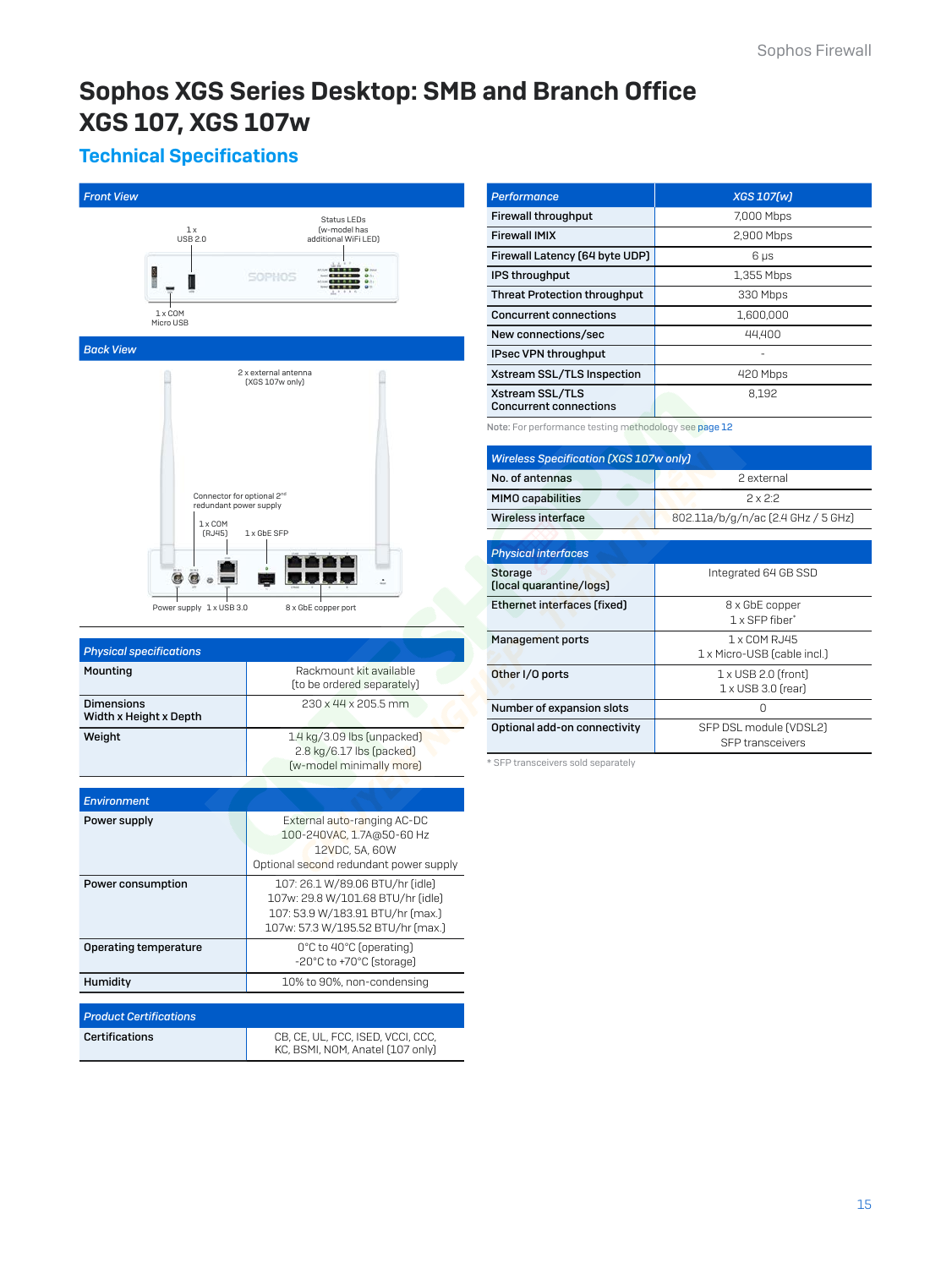# <span id="page-15-0"></span>Sophos XGS Series Desktop: SMB and Branch Office XGS 116, XGS 116w

# Technical Specifications





| <b>Physical specifications</b>       |                                                                                                                           |
|--------------------------------------|---------------------------------------------------------------------------------------------------------------------------|
| Mounting                             | Rackmount kit available<br>(to be ordered separately)                                                                     |
| Dimensions<br>Width x Height x Depth | $320 \times 44 \times 213$ mm                                                                                             |
| Weight                               | 2.2 kg/4.85 lbs [unpacked]<br>4.2 kg/9.26 lbs (packed)<br>(w-model minimally higher)                                      |
|                                      |                                                                                                                           |
| <b>Environment</b>                   |                                                                                                                           |
| Power supply                         | External auto-ranging AC-DC<br>100-240VAC, 2.5A@50-60 Hz<br>12VDC, 12.5A, 150W<br>Optional second redundant power supply  |
| Power consumption                    | 116: 28 W/96 BTU/hr (idle)<br>116w: 30 W/102 BTU/hr (idle)<br>116: 57 W/195 BTU/hr (max.)<br>116w: 60 W/205 BTU/hr (max.) |
| PoE addition enabled                 | 38 W/130 BTU/hr (max.)                                                                                                    |
| Operating temperature                | O°C to 40°C (operating)<br>-20°C to +70°C (storage)                                                                       |
| Humidity                             | 10% to 90%, non-condensing                                                                                                |
|                                      |                                                                                                                           |

#### *Product Certifications* Certifications CB, CE, UL, FCC, ISED, VCCI, CCC, KC\* , BSMI, NOM, Anatel\*

\* Certification may not be available from launch

| <b>Performance</b>                               | <b>XGS 116[w]</b> |
|--------------------------------------------------|-------------------|
| <b>Firewall throughput</b>                       | 7,700 Mbps        |
| <b>Firewall IMIX</b>                             | 3,500 Mbps        |
| Firewall Latency (64 byte UDP)                   | $8 \mu s$         |
| <b>IPS throughput</b>                            | 2,000 Mbps        |
| <b>Threat Protection throughput</b>              | 685 Mbps          |
| <b>Concurrent connections</b>                    | 1.600.000         |
| New connections/sec                              | 61.500            |
| IPsec VPN throughput                             |                   |
| Xstream SSL/TLS Inspection                       | 650 Mbps          |
| Xstream SSL/TLS<br><b>Concurrent connections</b> | 8.192             |

Note: For performance testing methodology see [page 1](#page-11-0)2

| <b>Wireless Specification [XGS 116w only]</b> |                                               |  |
|-----------------------------------------------|-----------------------------------------------|--|
| No. of antennas                               | 2 external                                    |  |
| <b>MIMO capabilities</b>                      | 2x22                                          |  |
| Wireless interface                            | Wi-Fi 5/802.11a/b/g/n/ac<br>[2.4 GHz / 5 GHz] |  |
| Optional second Wi-Fi module                  | Wi-Fi 5/802.11a/b/g/n/ac                      |  |

| <b>Physical interfaces</b>         |                                                                                                         |
|------------------------------------|---------------------------------------------------------------------------------------------------------|
| Storage<br>(local quarantine/logs) | Integrated 64 GB SSD                                                                                    |
| Ethernet interfaces (fixed)        | 8 GbE copper<br>1 GbF SFP*                                                                              |
| Power-over-Ethernet (fixed)        | $1 \times$ GbF<br>803.2at (30W max.)                                                                    |
| Management ports                   | 1 x COM RJ45<br>1 x Micro-USB (cable incl.)                                                             |
| Other I/O ports                    | $1 \times$ USB 2.0 (front)<br>$1 \times$ USB 3.0 (rear)                                                 |
| Number of expansion slots          | 1                                                                                                       |
| Optional add-on connectivity       | SFP DSL module (VDSL2)<br>3G/4G module<br>Second Wi-Fi radio (XGS 116w only)<br><b>SFP</b> transceivers |

\* SFP transceivers sold separately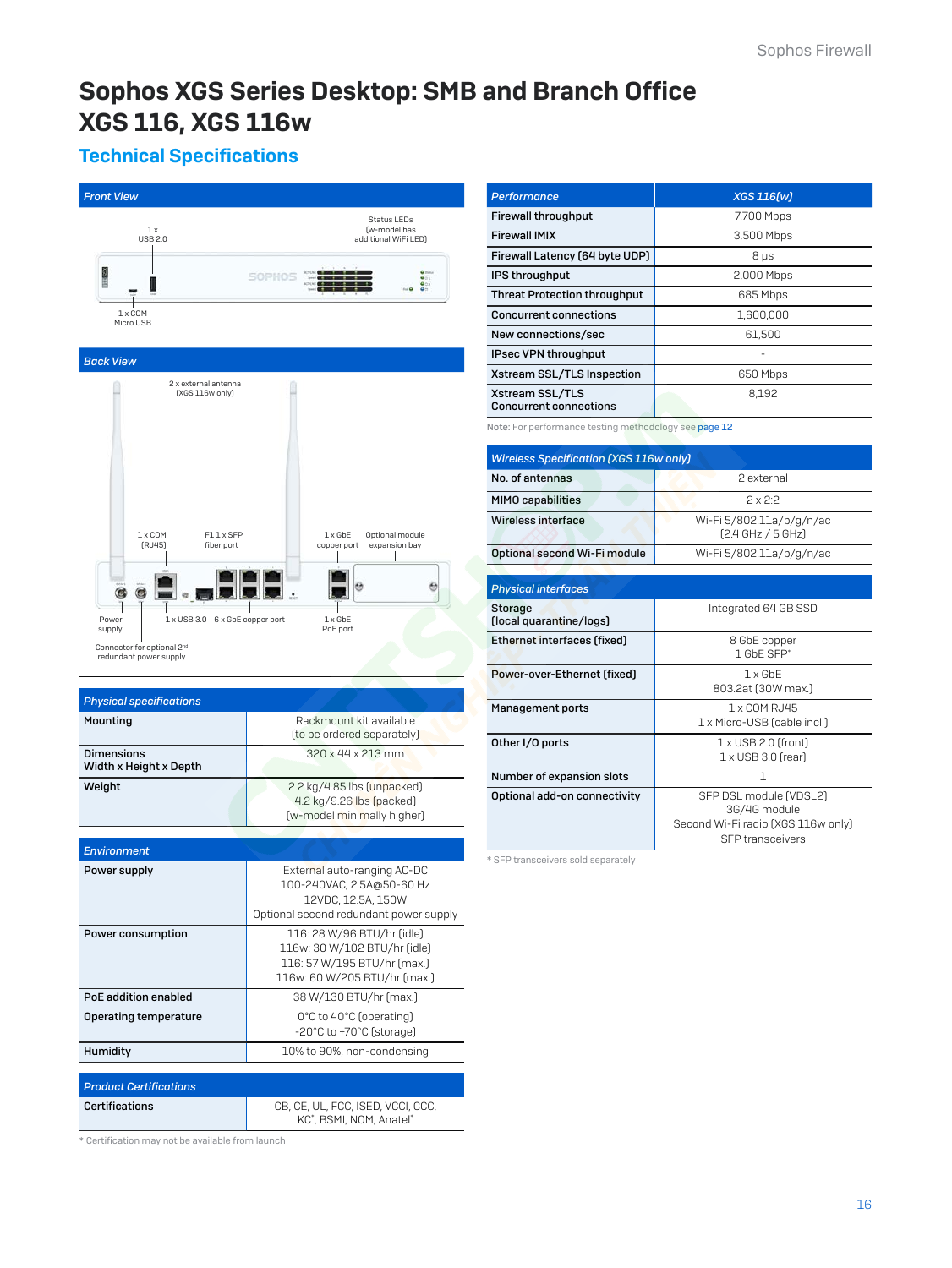# <span id="page-16-0"></span>Sophos XGS Series Desktop: SMB and Branch Office XGS 126, XGS 126w, XGS 136, XGS 136w

# Technical Specifications





| <b>Physical specifications</b>              |                                                                                      |
|---------------------------------------------|--------------------------------------------------------------------------------------|
| Mounting                                    | Rackmount kit available<br>(to be ordered separately)                                |
| <b>Dimensions</b><br>Width x Height x Depth | $320 \times 44 \times 213$ mm                                                        |
| Weight                                      | 2.4 kg/5.29 lbs [unpacked]<br>4.4 kg/9.70 lbs (packed)<br>(w-model minimally higher) |

| <b>Environment</b>            |                                                                                                                                                                         |
|-------------------------------|-------------------------------------------------------------------------------------------------------------------------------------------------------------------------|
| Power supply                  | External auto-ranging AC-DC<br>100-240VAC, 2.5A@50-60 Hz<br>12VDC, 12.5A, 150W<br>Optional second redundant power supply                                                |
| Power consumption             | 126/136: 30 W/102 BTU/hr (idle)<br>126w/136w: 32 W/109 BTU/hr (idle)<br>126: 59 W/202 BTU/hr (max.)<br>126w/136: 62 W/212 BTU/hr (max.)<br>136w: 65 W/222 BTU/hr [max.] |
| PoE addition enabled          | 76 W/260 BTU/hr (max.)                                                                                                                                                  |
| Operating temperature         | O°C to 40°C (operating)<br>-20°C to +70°C (storage)                                                                                                                     |
| Humidity                      | 10% to 90%, non-condensing                                                                                                                                              |
|                               |                                                                                                                                                                         |
| <b>Product Certifications</b> |                                                                                                                                                                         |
| Certifications                | CB, CE, UL, FCC, ISED, VCCI, CCC,                                                                                                                                       |

KC\* , BSMI, NOM, Anatel\*

| <b>Performance</b>                               | <b>XGS 126[w]</b> | <b>XGS 136[w]</b> |
|--------------------------------------------------|-------------------|-------------------|
| <b>Firewall throughput</b>                       | 10,500 Mbps       | 11,500 Mbps       |
| <b>Firewall IMIX</b>                             | 4,000 Mbps        | 4,700 Mbps        |
| Firewall Latency (64 byte UDP)                   | $8 \mu s$         | $8 \mu s$         |
| IPS throughput                                   | 2,600 Mbps        | 3,300 Mbps        |
| <b>Threat Protection throughput</b>              | 900 Mbps          | 1,000 Mbps        |
| <b>Concurrent connections</b>                    | 5.000.000         | 6.400.000         |
| New connections/sec                              | 69.900            | 74.500            |
| IPsec VPN throughput                             |                   |                   |
| Xstream SSL/TLS Inspection                       | 800 Mbps          | 950 Mbps          |
| Xstream SSL/TLS<br><b>Concurrent connections</b> | 12.288            | 18.432            |

Note: For performance testing methodology see [page 1](#page-11-0)2

| <b>Wireless Specification [XGS 126w and XGS 136w only]</b> |                                               |  |
|------------------------------------------------------------|-----------------------------------------------|--|
| No. of antennas                                            | 3 external                                    |  |
| <b>MIMO capabilities</b>                                   | $3 \times 3:3$                                |  |
| Wireless interface                                         | Wi-Fi 5/802.11a/b/g/n/ac<br>[2.4 GHz / 5 GHz] |  |
| Optional 2 <sup>nd</sup> Wi-Fi Module                      | Wi-Fi 5/802.11a/b/g/n/ac                      |  |

| <b>Physical interfaces</b>         |                                                                                                                 |                                                                |
|------------------------------------|-----------------------------------------------------------------------------------------------------------------|----------------------------------------------------------------|
| Storage<br>(local quarantine/logs) | Integrated 64 GB SSD                                                                                            |                                                                |
| Ethernet interfaces (fixed)        | 12 x GbE copper<br>2 x SFP fiber*                                                                               | $10 \times$ GbE copper<br>2 x 2.5 GbE copper<br>2 x SFP fiber* |
| Power-over-Ethernet (fixed)        | $2 \times$ GbF<br>[30W max. per port]                                                                           | $2 \times 2.5$ GbF<br>[30W max. per port]                      |
| <b>Management ports</b>            | 1 x COM RJ45<br>1 x Micro-USB (cable incl.)                                                                     |                                                                |
| Other I/O ports                    | $1 \times$ USB 2.0 (front)<br>$1 \times$ USB 3.0 frearl                                                         |                                                                |
| Number of expansion slots          | 1                                                                                                               |                                                                |
| Optional add-on connectivity       | SFP DSL module (VDSL2)<br>3G/4G module<br>Second Wi-Fi radio<br>[XGS 126w/136w only]<br><b>SFP</b> transceivers |                                                                |

\* SFP transceivers sold separately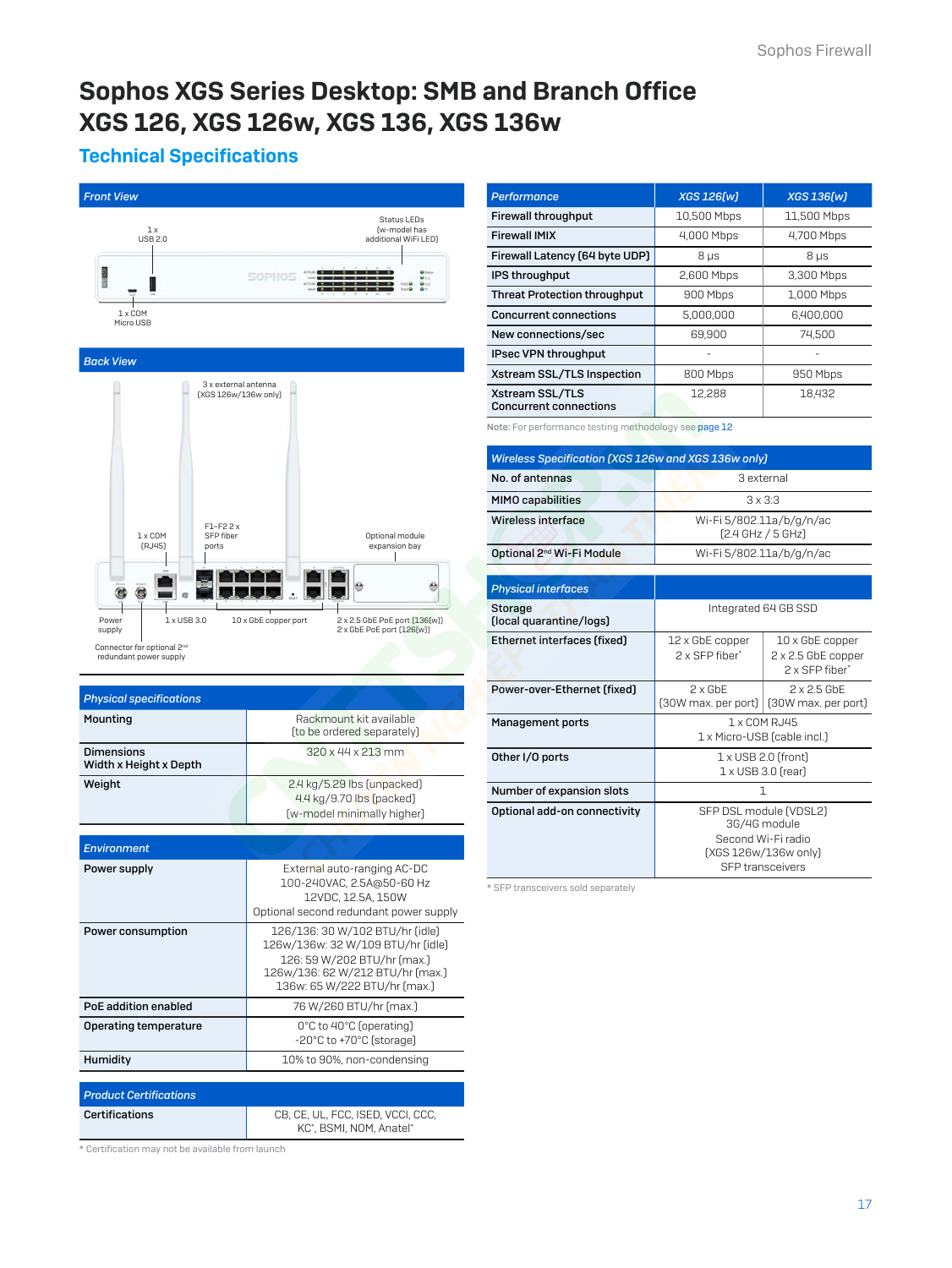# Sophos XGS Series 1U: Distributed Edge

Mid-sized and distributed organizations who need a versatile solution to power and protect their network will be well-served with our 1U models. These rackmount firewalls offer excellent performance, a diverse range of high-speed interfaces built-in, and a choice of add-on connectivity modules. Whether your priority is ensuring maximum uptime for your SD-WAN links, securely connecting your remote users, or protecting the network in a growing organization, you can tailor them to your dynamic environment.

All models are powered by a high-speed CPU plus a dedicated Xstream Flow Processor for hardware acceleration.

### Product Highlights

- **Dual processor architecture supports all key protection** features without compromising performance
- **Copper and fiber ports onboard**
- **LAN bypass ports on every model**
- **Modular Flexi Port expansion bay(s) on** every model to adapt connectivity
- $\rightarrow$  Second power supply option for all models
- **Centrally powered PoE Flexi Port module option** to provide redundant power for PoE devices
- **Rackmount kit included**

# Product Highlights

XGS 2100 See detailed [technical specifications](#page-18-0)

XGS 2300 See detailed [technical specifications](#page-19-0)

XGS 3100 See detailed [technical specifications](#page-20-0)

XGS 3300 See detailed [technical specifications](#page-21-0)

XGS 4300 See detailed [technical specifications](#page-22-0)

XGS 4300 See detailed [technical specifications](#page-23-0)

# Edge Connectivity:

Securely connect your smaller offices or remote locations to your main office with Sophos SD-RED, Remote Ethernet Devices, or add Wi-Fi using our APX Series Access Points. Find out more at the end of this brochure.

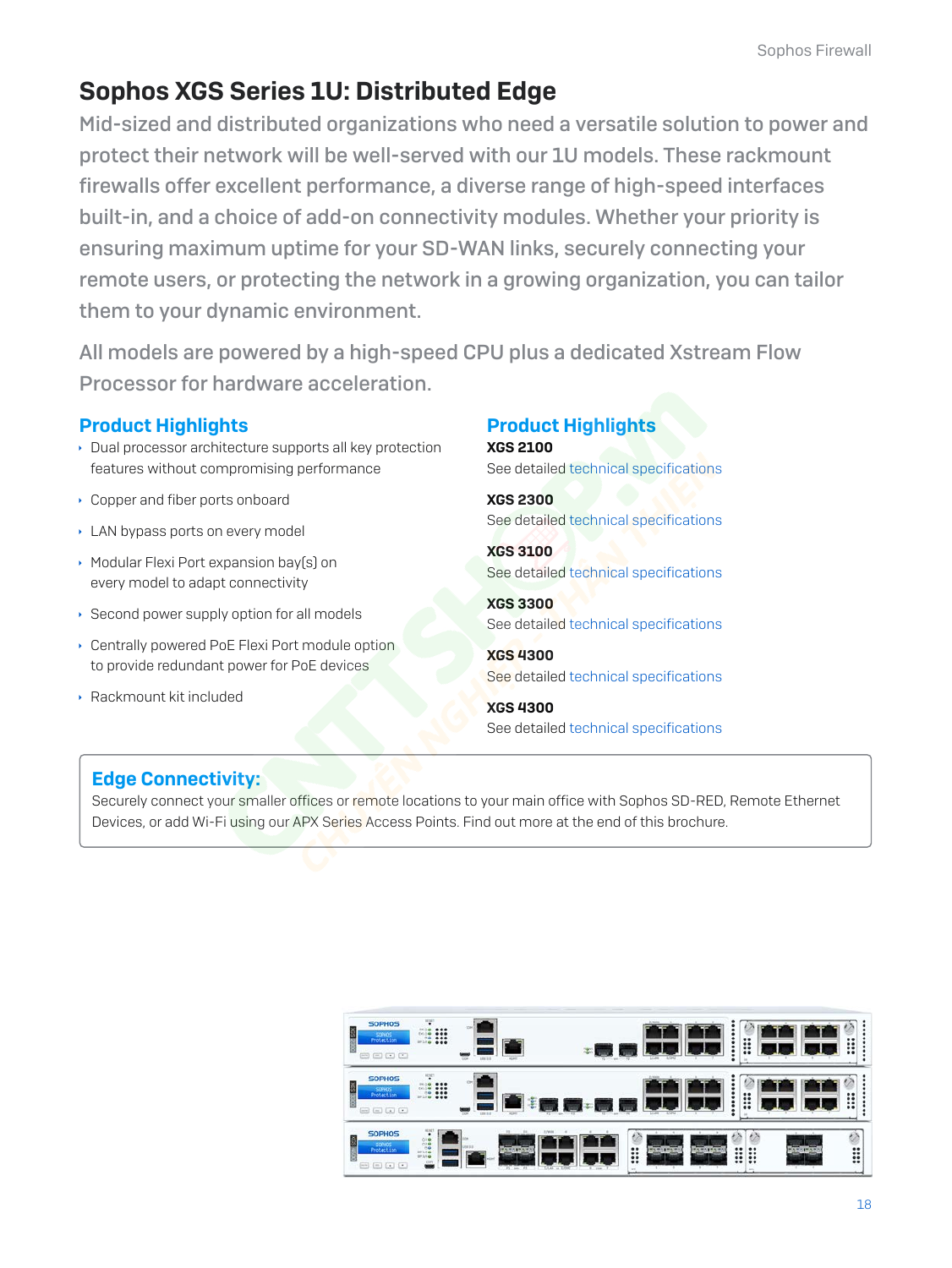# <span id="page-18-0"></span>Sophos XGS Series 1U: Distributed Edge XGS 2100, XGS 2300

# Technical Specifications

| <b>Front View</b>                                                                                  |                                                                                                                                          |
|----------------------------------------------------------------------------------------------------|------------------------------------------------------------------------------------------------------------------------------------------|
| Multi-function<br>LCD display and<br>COM: Micro USB, RJ45,<br>navigation<br>2 x USB 3.0, MGMT port | LAN 1-8: 8 x GbE copper -<br>1 bypass pair (ports 1/2)                                                                                   |
| <b>SOPHOS</b><br>98<br><b>Andre</b><br>8800                                                        |                                                                                                                                          |
|                                                                                                    | F1-F2 2 x SFP<br>1 x expansion bay<br>fiber ports<br>(shown with<br>optional module)                                                     |
| <b>Back View</b>                                                                                   |                                                                                                                                          |
|                                                                                                    | Power supply<br>Power switch                                                                                                             |
|                                                                                                    |                                                                                                                                          |
| Mounting pins for external<br>power supply                                                         | Connector for external<br><b>USB</b><br>redundant power supply<br>(available as an option)                                               |
| <b>Physical specifications</b>                                                                     |                                                                                                                                          |
| Mounting                                                                                           | 1U rackmount<br>(2 rackmount ears included)                                                                                              |
| <b>Dimensions</b><br>Width x Height x Depth                                                        | 438 x 44 x 405 mm                                                                                                                        |
| Weight                                                                                             | 4.7 kg/10.36 lbs [unpacked]<br>7 kg/15.43 lbs (packed)                                                                                   |
|                                                                                                    |                                                                                                                                          |
| Environment                                                                                        |                                                                                                                                          |
| Power supply                                                                                       | Internal auto-ranging DC<br>100-240VAC, 3-6A@50-60 Hz<br>External Redundant PSU Option                                                   |
| Power consumption                                                                                  | 2100: 43 W/146.86 BTU/hr (idle)<br>2300: 45 W/153.7 BTU/hr (idle)<br>2100: 162 W/533.5 BTU/hr [max.]<br>2300: 167 W/570.74 BTU/hr [max.] |
| <b>PoE</b> addition enabled                                                                        | 76 W/260 BTU/hr [max.]                                                                                                                   |
| Operating temperature                                                                              | O°C to 40°C (operating)<br>-20°C to +70°C (storage)                                                                                      |
| Humidity                                                                                           | 10% to 90%, non-condensing                                                                                                               |
|                                                                                                    |                                                                                                                                          |
| <b>Product Certifications</b>                                                                      |                                                                                                                                          |
| <b>Certifications</b>                                                                              | CB, CE, UL, FCC, ISED, VCCI, CCC*,<br>KC, BSMI*, RCM, NOM, Anatel*                                                                       |

| Performance                                      | <b>XGS 2100</b> | <b>XGS 2300</b> |
|--------------------------------------------------|-----------------|-----------------|
| <b>Firewall throughput</b>                       | 30,000 Mbps     | 35,000 Mbps     |
| <b>Firewall IMIX</b>                             | 15,900 Mbps     | 20,000 Mbps     |
| Firewall Latency (64 byte UDP)                   | 6 µs            | $4 \mu s$       |
| IPS throughput                                   | 5,800 Mbps      | 7,000 Mbps      |
| <b>Threat Protection throughput</b>              | 1,250 Mbps      | 1,400 Mbps      |
| <b>Concurrent connections</b>                    | 6,500,000       | 6,500,000       |
| New connections/sec                              | 134.700         | 148,000         |
| IPsec VPN throughput                             |                 |                 |
| Xstream SSL/TLS Inspection                       | 1,100 Mbps      | 1,450 Mbps      |
| Xstream SSL/TLS<br><b>Concurrent connections</b> | 18.432          | 18.432          |

Note: For performance testing methodology see [page 1](#page-11-0)2

| <b>Physical interfaces</b>                            |                                                                                                                                                                                        |
|-------------------------------------------------------|----------------------------------------------------------------------------------------------------------------------------------------------------------------------------------------|
| <b>Storage</b><br>(local quarantine/logs)             | Integrated min. 120 GB SATA-III SSD                                                                                                                                                    |
| <b>Ethernet interfaces</b><br>(fixed)                 | 8 x GbE copper<br>2 x SFP fiber*                                                                                                                                                       |
| <b>Bypass port pairs</b>                              | 1                                                                                                                                                                                      |
| Management ports                                      | 1 x RJ45 MGMT<br>1 x COM RJ45<br>1 x Micro-USB (cable incl.)                                                                                                                           |
| Other I/O ports                                       | $2 \times$ USB 3.0 (front)<br>$1 \times$ USB 2.0 (rear)                                                                                                                                |
| Number of Flexi Port slots                            | 1                                                                                                                                                                                      |
| <b>Flexi Port modules</b><br>(optional)               | 8 port GbE copper<br>8 port GbE SFP fiber<br>4 port 10GE SFP+ fiber<br>4 port GbE copper bypass (2 pairs)<br>4 port GbE copper PoE +<br>4 port GbE copper<br>4 port 2.5 GbE copper PoE |
| Max. total port density<br>(incl. use of modules)     | 18                                                                                                                                                                                     |
| Max. Power-over-Ethernet<br>(using Flexi Port module) | 1 module: 4 ports, 60W max.                                                                                                                                                            |
| Optional add-on connectivity                          | SFP DSL module (VDSL2)<br>SFP/SFP+ Transceivers                                                                                                                                        |
| Display                                               | Multi-function LCD module                                                                                                                                                              |

\* Transceivers (mini GBICs) sold separately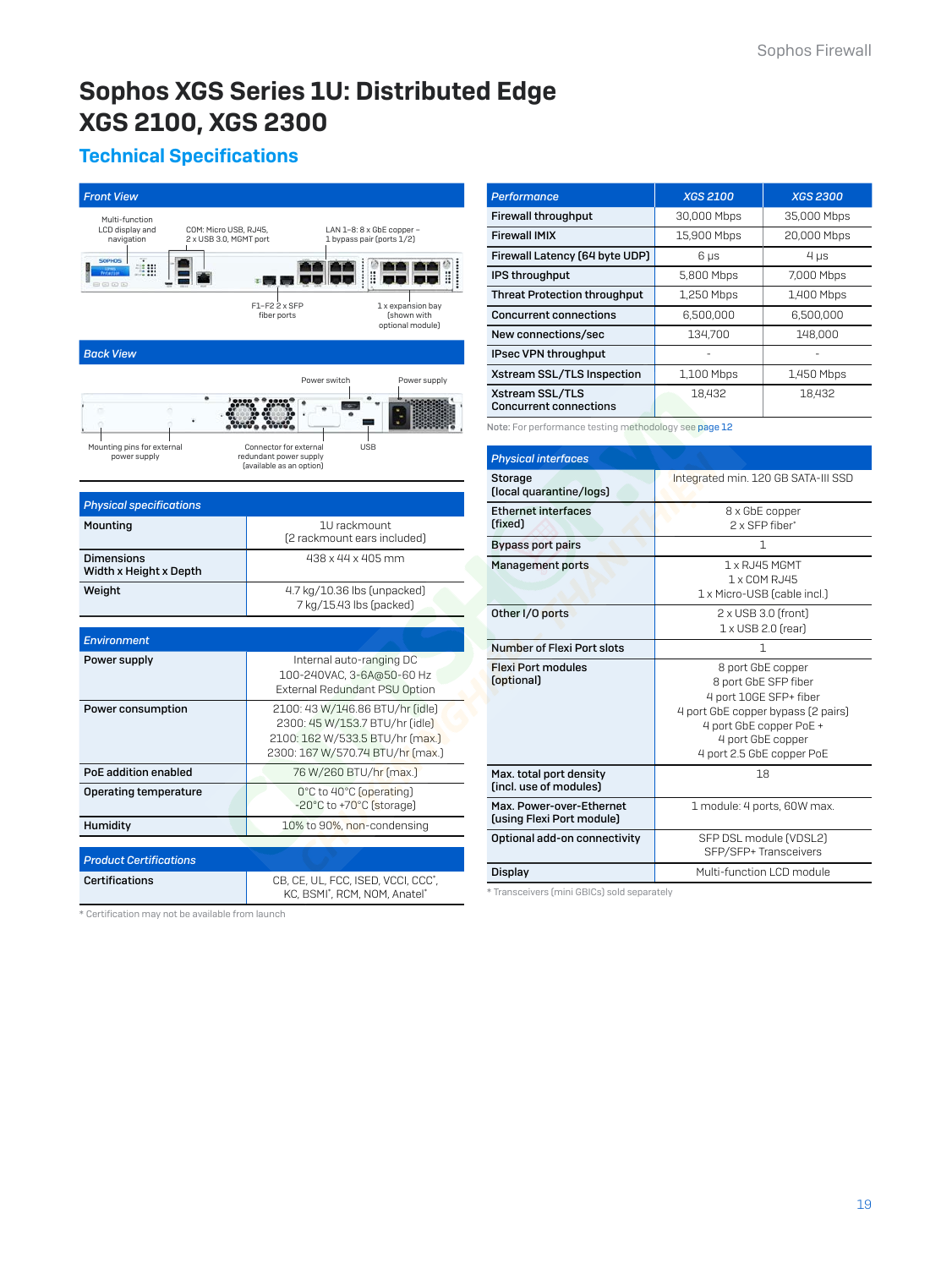# <span id="page-19-0"></span>Sophos XGS Series 1U: Distributed Edge XGS 3100, XGS 3300

# Technical Specifications

| <b>Front View</b>                                                                                                                        |                                                                                                                                            |  |
|------------------------------------------------------------------------------------------------------------------------------------------|--------------------------------------------------------------------------------------------------------------------------------------------|--|
| Multi-function<br>LCD display<br>COM: Micro USB, RJ45,<br>and Navigation<br>2 x USB 3.0, MGMT port                                       | LAN 1-8: 8 x GbE copper -<br>1 bypass pair (ports 1/2)                                                                                     |  |
| <b>SOPHOS</b><br>3800                                                                                                                    |                                                                                                                                            |  |
| F1-F2 2 x SFP+<br>fiber ports                                                                                                            | F3-F4: 2 x SFP<br>1 x expansion bay<br>(shown with<br>fiber ports<br>optional module)                                                      |  |
| <b>Back View</b>                                                                                                                         |                                                                                                                                            |  |
|                                                                                                                                          | Power supply<br>Power switch                                                                                                               |  |
| <b>USB</b><br>Mounting pins for external<br>Connector for external<br>power supply<br>redundant power supply<br>(available as an option) |                                                                                                                                            |  |
| <b>Physical specifications</b>                                                                                                           |                                                                                                                                            |  |
| Mounting                                                                                                                                 | 1U rackmount<br>[2 rackmount ears included]                                                                                                |  |
| <b>Dimensions</b><br>Width x Height x Depth                                                                                              | 438 x 44 x 405 mm                                                                                                                          |  |
| Weight                                                                                                                                   | 4.7 kg/10.36 lbs [unpacked]<br>7 kg/15.43 lbs (packed)                                                                                     |  |
| <b>Environment</b>                                                                                                                       |                                                                                                                                            |  |
| Power supply                                                                                                                             | Internal auto-ranging DC<br>100-240VAC, 3-6A@50-60 Hz<br>External Redundant PSU Option                                                     |  |
| Power consumption                                                                                                                        | 3100: 50 W/170.77 BTU/hr (idle)<br>3300: 50 W/170.77 BTU/hr (idle)<br>3100: 182 W/621.97 BTU/hr [max.]<br>3300: 201 W/686.68 BTU/hr [max.] |  |
| PoE addition enabled                                                                                                                     | 76 W/260 BTU/hr [max.]                                                                                                                     |  |
| Operating temperature                                                                                                                    | O°C to O°C (operating)<br>-20°C to +70°C (storage)                                                                                         |  |
| Humidity                                                                                                                                 | 10% to 90%, non-condensing                                                                                                                 |  |
| <b>Product Certifications</b>                                                                                                            |                                                                                                                                            |  |
| Certifications                                                                                                                           | CB, CE, UL, FCC, ISED, VCCI, CCC <sup>*</sup> ,<br>KC, BSMI*, RCM, NOM, Anatel*                                                            |  |

| Performance                                      | <b>XGS 3100</b> | <b>XGS 3300</b> |
|--------------------------------------------------|-----------------|-----------------|
| <b>Firewall throughput</b>                       | 38,000 Mbps     | 40,000 Mbps     |
| <b>Firewall IMIX</b>                             | 22,000 Mbps     | 24,500 Mbps     |
| Firewall Latency (64 byte UDP)                   | $4 \mu s$       | $4 \mu s$       |
| IPS throughput                                   | 9,820 Mbps      | 13,440 Mbps     |
| <b>Threat Protection throughput</b>              | 2,000 Mbps      | 2,770 Mbps      |
| <b>Concurrent connections</b>                    | 12,260,000      | 13,700,000      |
| New connections/sec                              | 186,500         | 257,800         |
| IPsec VPN throughput                             |                 |                 |
| Xstream SSL/TLS Inspection                       | 2,470 Mbps      | 3,130 Mbps      |
| Xstream SSL/TLS<br><b>Concurrent connections</b> | 55,296          | 102,400         |

Note: For performance testing methodology see [page 1](#page-11-0)2

| <b>Physical interfaces</b>                            |                                                                                                                                                                                          |
|-------------------------------------------------------|------------------------------------------------------------------------------------------------------------------------------------------------------------------------------------------|
| Storage<br>(local quarantine/logs)                    | Integrated min. 240 GB SATA-III SSD                                                                                                                                                      |
| <b>Ethernet interfaces</b><br>(fixed)                 | 8 x GE copper<br>2 x SFP fiber*<br>2 x SFP+ 10 GbE fiber*                                                                                                                                |
| <b>Bypass port pairs</b>                              | 1                                                                                                                                                                                        |
| <b>Management ports</b>                               | 1 x RJ45 MGMT<br>1 x COM RJ45<br>1 x Micro-USB (cable incl.)                                                                                                                             |
| Other I/O ports                                       | $2 \times$ USB 3.0 (front)<br>1 x USB 2.0 [rear]                                                                                                                                         |
| Number of Flexi Port slots                            | 1                                                                                                                                                                                        |
| <b>Flexi Port modules</b><br>(optional)               | 8 port GbE copper<br>8 port GbE SFP fiber<br>4 port 10 GbE SFP+ fiber<br>4 port GbE copper bypass (2 pairs)<br>4 port GbE copper PoE +<br>4 port GbE copper<br>4 port 2.5 GbE copper PoE |
| Max. total port density<br>(incl. use of modules)     | 20                                                                                                                                                                                       |
| Max. Power-over-Ethernet<br>(using Flexi Port module) | 1 module: 4 ports, 60W max.                                                                                                                                                              |
| Optional add-on connectivity                          | SFP DSL module (VDSL2)<br>SFP/SFP+ Transceivers                                                                                                                                          |
| Display                                               | Multi-function LCD module                                                                                                                                                                |

\* Transceivers (mini GBICs) sold separately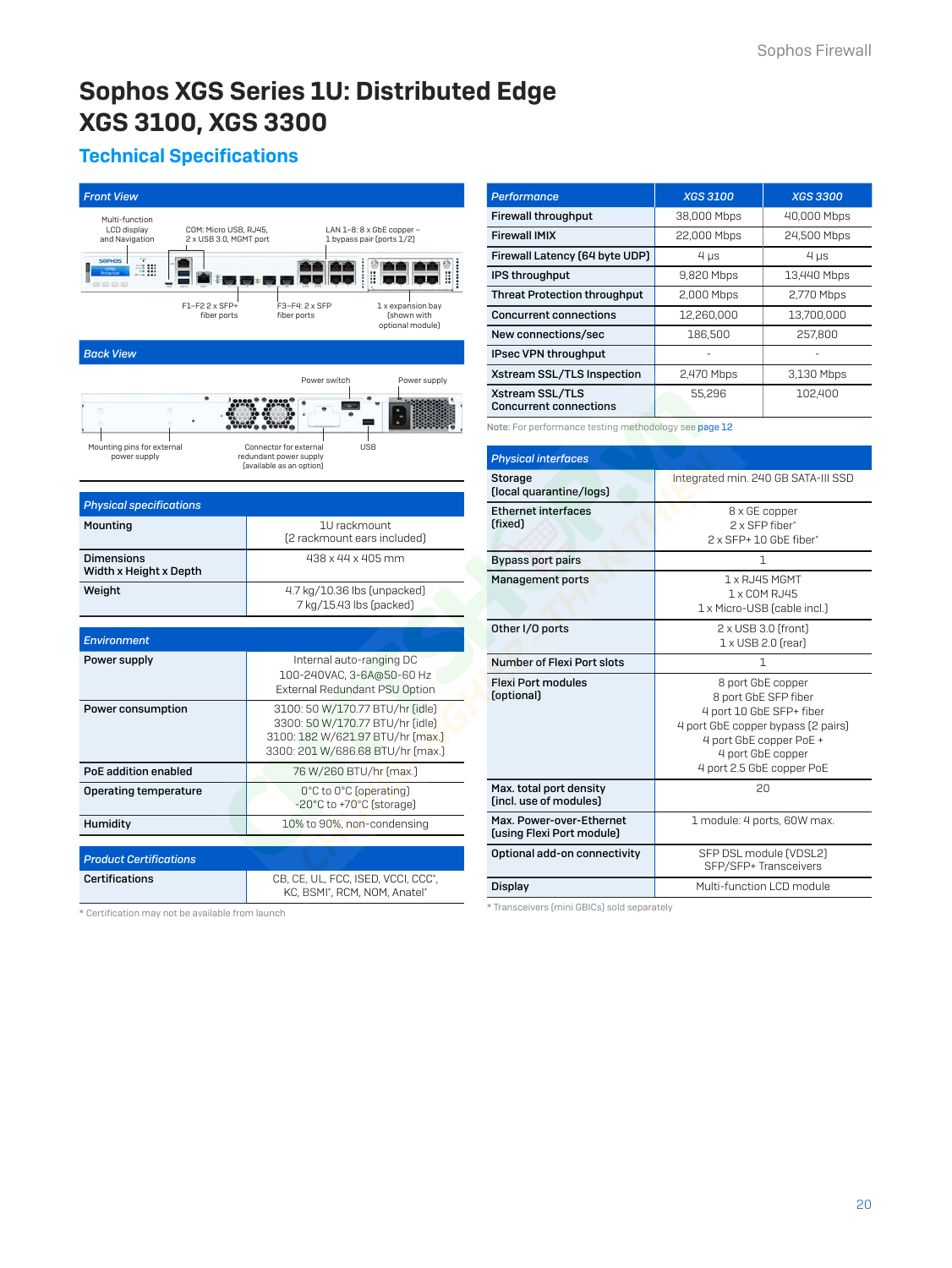# <span id="page-20-0"></span>Sophos XGS Series 1U: Distributed Edge XGS 4300, XGS 4500

# Technical Specifications



*Performance XGS 4300\* XGS 4500\** Firewall throughput 75,000 Mbps 80,000 Mbps **Firewall IMIX** 33,000 Mbps 37,000 Mbps Firewall Latency (64 byte UDP)  $\Big|$  3  $\mu$ s 4  $\mu$ s IPS throughput 25,000 Mbps 35,690 Mbps Threat Protection throughput | 4,800 Mbps | 8,390 Mbps **Concurrent connections** 16,600,000 17,200,000 **New connections/sec 1988,000** 450,000 IPsec VPN throughput Xstream SSL/TLS Inspection 8,000 Mbps 10,600 Mbps Xstream SSL/TLS Concurrent connections 276,480 276,480

\* Expected soon

Note: For performance testing methodology see [page 12](#page-11-0)

| XGS 4300: 1 x min. 240 GB SATA-III SSD<br>XGS 4500: 2 x min, 240 GB<br>SATA-III SSD (SW RAID-1)                                                                                          |
|------------------------------------------------------------------------------------------------------------------------------------------------------------------------------------------|
| 4 x GbE copper<br>$4 \times 2.5$ GbE copper<br>4 x SFP+ 10 GbF fiber*                                                                                                                    |
| $\mathcal{P}$                                                                                                                                                                            |
| 1 x RJ45 MGMT<br>1 x COM RJ45<br>1 x Micro-USB (cable incl.)                                                                                                                             |
| $2 \times$ USB 3.0 (front)<br>$1 \times$ USB 2.0 (rear)                                                                                                                                  |
| 2                                                                                                                                                                                        |
| 8 port GbE copper<br>8 port GbE SFP fiber<br>4 port 10 GbE SFP+ fiber<br>4 port GbE copper bypass (2 pairs)<br>4 port GbE copper PoE +<br>4 port GbE copper<br>4 port 2.5 GbE copper PoE |
| 28                                                                                                                                                                                       |
| 2 modules: 4 ports, 60W max. each                                                                                                                                                        |
| SFP DSL module (VDSL2)<br>SFP/SFP+Transceivers                                                                                                                                           |
| Multi-function LCD module                                                                                                                                                                |
|                                                                                                                                                                                          |

\* Transceivers (mini GBICs) sold separately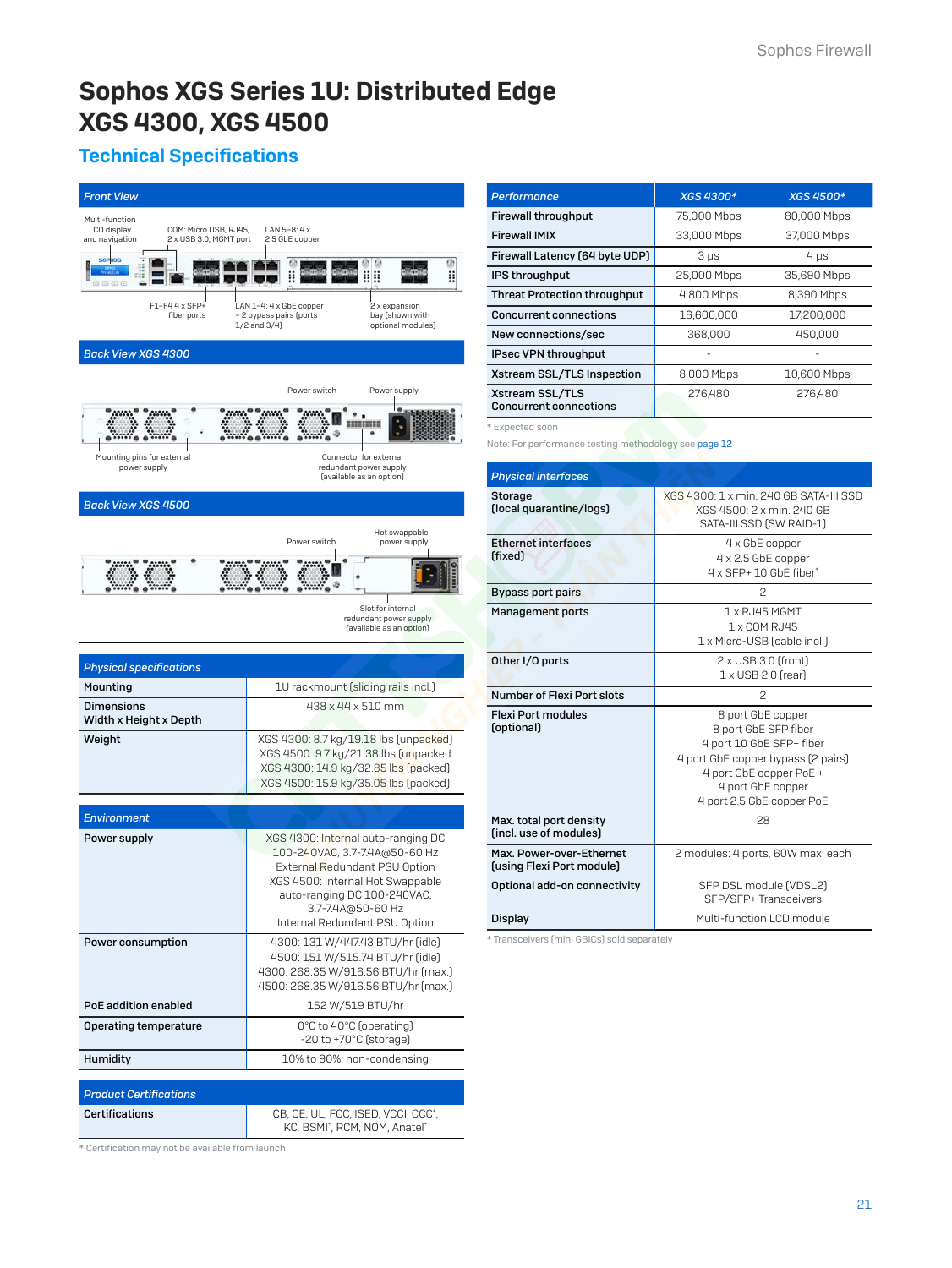# <span id="page-21-0"></span>Sophos XGS Series 2U: Enterprise Edge

Distributed and growing enterprises who require maximum throughput for even the most complex network get no-compromise protection, performance, and business continuity with these next-gen firewalls. The new Xstream Flow Processors provide dedicated hardware acceleration to easily handle full-on protection for today's encrypted, cloud-hosted applications and traffic. These models strike the perfect balance between port density and modularity, with a range of high-speed, built-in ports, plus additional high-density Flexi Port modules available to extend connectivity even further.

All models are powered by a high-speed CPU plus a dedicated Xstream Flow Processor for hardware acceleration.

### Product Highlights

- $\rightarrow$  Dual processor architecture with dedicated co-processor for hardware acceleration
- $\rightarrow$  Built to power all key threat protection features such as TLS inspection, sandboxing and AI-driven threat analysis
- **Excellent price to performance ratio**
- A range of standard 1 GE copper plus 8 to 12 SFP+ 10 GbE fiber interfaces on-board
- **Optional standard and high-density Flexi Port modules** available to extend and adapt connectivity
- ▸ Maximum port density of 48 (XGS 5500) or 68 (XGS 6500) using optional modules
- ▸ Redundancy features on all models ensure business continuity

# Product Highlights

XGS 5500 See detailed [technical specifications](#page-22-0)

XGS 6500 See detailed [technical specifications](#page-23-0)

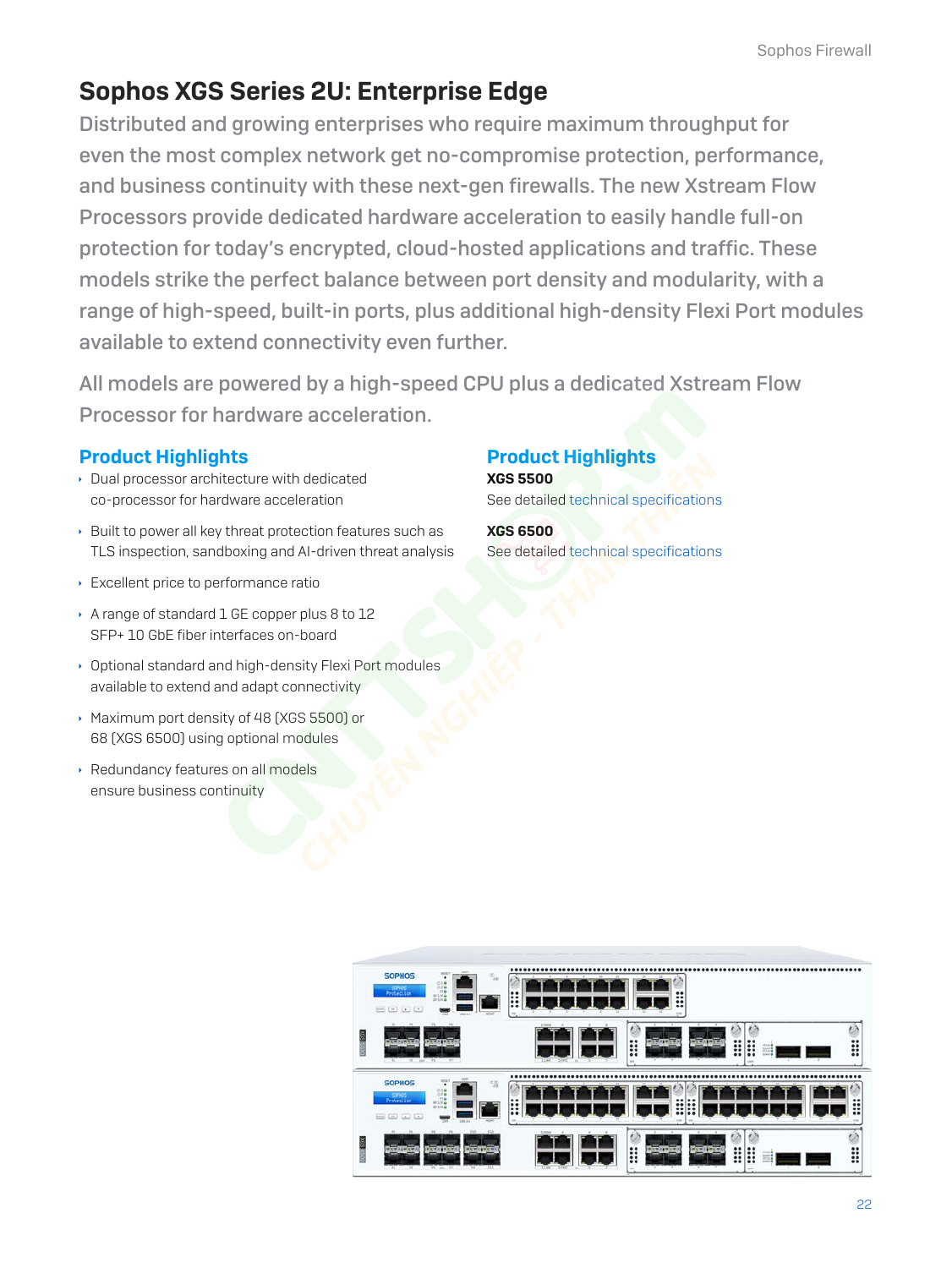# <span id="page-22-0"></span>Sophos XGS Series 2U: Enterprise Edge XGS 5500

# Technical Specifications

| <b>Front View</b>                                                        |                                                                                                                                          |  |
|--------------------------------------------------------------------------|------------------------------------------------------------------------------------------------------------------------------------------|--|
| Multi-function<br>LCD display and<br>COM: Micro USB, RJ45,<br>navigation | 1 x expansion bay (shown<br>2 x USB 3.0, MGMT port with optional module)                                                                 |  |
| <b>SOPHOS</b><br>eead                                                    |                                                                                                                                          |  |
|                                                                          | 00<br>II d                                                                                                                               |  |
| F1-F4/F5-F8<br>fiber ports                                               | LAN 1-8: 8 x GbE copper<br>2 x expansion bay<br>- fixed. Incl. 2 bypass<br>(shown with<br>pairs (ports 1/2 and 3/4)<br>optional modules) |  |
| <b>Back View</b>                                                         |                                                                                                                                          |  |
|                                                                          | 2 x hot swappable<br>ESD grounding point<br>power supply                                                                                 |  |
|                                                                          |                                                                                                                                          |  |
|                                                                          | Power switch<br>Chassis grounding<br>connections                                                                                         |  |
| <b>Physical specifications</b>                                           |                                                                                                                                          |  |
| Mounting                                                                 | 2U sliding rails (included)                                                                                                              |  |
| <b>Dimensions</b><br>Width x Height x Depth                              | 438 x 88 x 660 mm                                                                                                                        |  |
| Weight                                                                   | 17.8 kg/39.24 lbs [unpacked]<br>27 kg/59.53 lbs (packed)                                                                                 |  |
| <b>Environment</b>                                                       |                                                                                                                                          |  |
| Power supply                                                             | 2 x hot-swap internal auto-ranging<br>100-240VAC, 50-60 Hz PSU                                                                           |  |
| Power consumption                                                        | 168.0W/573.81 BTU/h (idle)<br>478.01W/1117.43 BTU/h [max.]                                                                               |  |
| <b>Operating temperature</b>                                             | O°C to 40°C (operating)<br>-20°C to +70°C (storage)                                                                                      |  |
| Humidity                                                                 | 10% to 90%, non-condensing                                                                                                               |  |
| <b>Product Certifications</b>                                            |                                                                                                                                          |  |
| <b>Certifications</b>                                                    | CB, CE, UL, FCC, ISED, VCCI, CCC,<br>KC*, BSMI, RCM, NOM, Anatel*                                                                        |  |

\* Certification may not be available from launch

| <b>Performance</b>                               | <b>XGS 5500*</b> |
|--------------------------------------------------|------------------|
| <b>Firewall throughput</b>                       | 100,000 Mbps     |
| <b>Firewall IMIX</b>                             | 52,000 Mbps      |
| Firewall Latency (64 byte UDP)                   | $5 \mu s$        |
| IPS throughput                                   | 40,000 Mbps      |
| <b>Threat Protection throughput</b>              | 12,390 Mbps      |
| <b>Concurrent connections</b>                    | 32,400,000       |
| New connections/sec                              | 468,000          |
| <b>IPsec VPN throughput</b>                      |                  |
| Xstream SSL/TLS Inspection                       | 13,500 Mbps      |
| Xstream SSL/TLS<br><b>Concurrent connections</b> | 512,000          |

\* Expected soon

Note: For performance testing methodology see [page 12](#page-11-0)

| <b>Physical interfaces</b>                        |                                                                                                                                                                                                                                                |  |  |  |
|---------------------------------------------------|------------------------------------------------------------------------------------------------------------------------------------------------------------------------------------------------------------------------------------------------|--|--|--|
| Storage<br>(local quarantine/logs)                | 2 x min. 480 GB SATA-III SSD<br>HW RAID built into CPU                                                                                                                                                                                         |  |  |  |
| <b>Ethernet interfaces</b><br>(fixed)             | 8 x GbE copper<br>8 x SFP+ 10 GbF fiber*                                                                                                                                                                                                       |  |  |  |
| Bypass port pairs                                 | 2                                                                                                                                                                                                                                              |  |  |  |
| Management ports                                  | 1 x RJ45 MGMT<br>1 x COM RJ45<br>1 x Micro-USB (cable incl.)                                                                                                                                                                                   |  |  |  |
| Other I/O ports                                   | $2 \times$ USB 3.0 (front)                                                                                                                                                                                                                     |  |  |  |
| Number of Flexi Port slots                        | 2 + 1 for high-density module                                                                                                                                                                                                                  |  |  |  |
| <b>Flexi Port modules</b><br>(optional)           | 8 port GbE copper<br>8 port GbE SFP fiber<br>4 port 10 GbE SFP+ fiber<br>4 port GbE copper bypass (2 pairs)<br>2 port 40 GbE QSFP+ fiber<br>8 port 10 GbE SFP+ fiber<br>High-density module (NIC): 12 port<br>GE copper + 4 port 2.5 GE copper |  |  |  |
| Max. total port density<br>(incl. use of modules) | 48                                                                                                                                                                                                                                             |  |  |  |
| Optional add-on connectivity                      | SFP DSL module (VDSL2)<br>SFP/SFP+ Transceivers                                                                                                                                                                                                |  |  |  |
| Display                                           | Multi-function LCD module                                                                                                                                                                                                                      |  |  |  |
| * Transceivers (mini GBICs) sold separately       |                                                                                                                                                                                                                                                |  |  |  |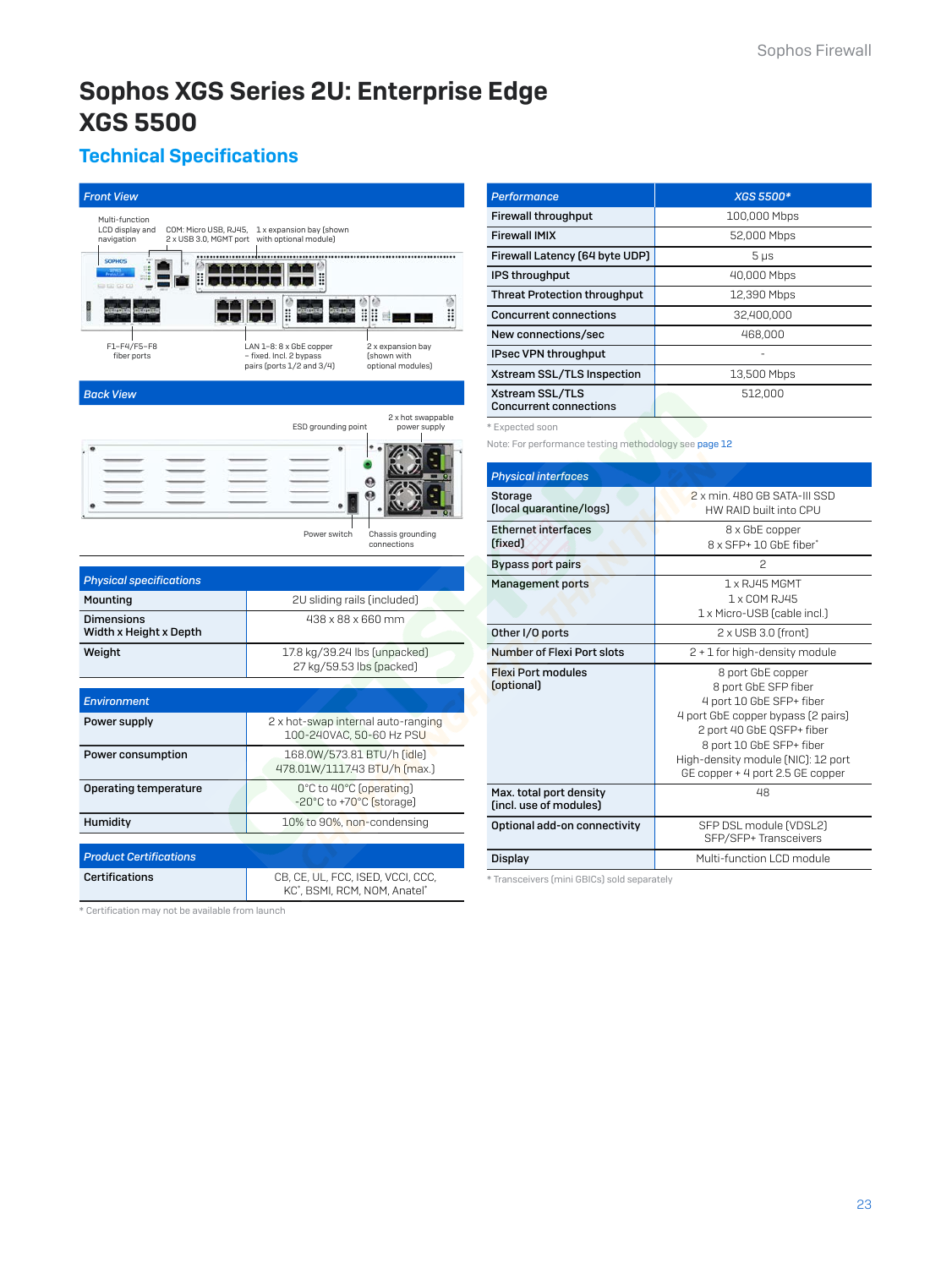# <span id="page-23-0"></span>Sophos XGS Series 2U: Enterprise Edge XGS 6500

# Technical Specifications

| <b>Front View</b>                                                                                  |                                                                                                                                          |  |  |
|----------------------------------------------------------------------------------------------------|------------------------------------------------------------------------------------------------------------------------------------------|--|--|
| Multi-function<br>LCD display and<br>COM: Micro USB, RJ45,<br>navigation<br>2 x USB 3.0, MGMT port | 2 x expansion bay (shown<br>with optional modules)                                                                                       |  |  |
| <b>SOPHOS</b><br>Ħ<br>0000                                                                         |                                                                                                                                          |  |  |
|                                                                                                    | ⊞                                                                                                                                        |  |  |
| F1-F4/F5-F8/<br>F9-F12 fiber ports                                                                 | LAN 1-8: 8 x GbE copper<br>2 x expansion bay<br>- fixed. Incl. 2 bypass<br>(shown with<br>pairs (ports 1/2 and 3/4)<br>optional modules) |  |  |
| <b>Back View</b>                                                                                   |                                                                                                                                          |  |  |
|                                                                                                    | 2 x hot swappable<br>ESD grounding point<br>power supply                                                                                 |  |  |
|                                                                                                    |                                                                                                                                          |  |  |
| Power switch<br>Chassis grounding<br>connections                                                   |                                                                                                                                          |  |  |
| <b>Physical specifications</b>                                                                     |                                                                                                                                          |  |  |
| Mounting                                                                                           | 2U sliding rails (included)                                                                                                              |  |  |
| 438 x 88 x 660 mm<br>Dimensions<br>Width x Height x Depth                                          |                                                                                                                                          |  |  |
| 17.8 kg/39.24 lbs [unpacked]<br>Weight<br>27 kg/59.53 lbs (packed)                                 |                                                                                                                                          |  |  |
| Environment                                                                                        |                                                                                                                                          |  |  |
| Power supply                                                                                       | 2 x hot-swap internal auto-ranging<br>100-240VAC, 50-60 Hz PSU                                                                           |  |  |
| Power consumption                                                                                  | 188.00 W/642.13 BTU/h (idle)<br>497.09 W/1697.8 BTU/h (max.)                                                                             |  |  |
| Operating temperature                                                                              | O°C to 40°C (operating)<br>-20°C to +70°C (storage)                                                                                      |  |  |
| Humidity                                                                                           | 10% to 90%, non-condensing                                                                                                               |  |  |
| <b>Product Certifications</b>                                                                      |                                                                                                                                          |  |  |
| <b>Certifications</b>                                                                              | CB, CE, UL, FCC, ISED, VCCI, CCC,<br>KC*, BSMI, RCM, NOM, Anatel*                                                                        |  |  |

\* Certification may not be available from launch

| <b>Performance</b>                               | <b>XGS 6500*</b> |
|--------------------------------------------------|------------------|
| <b>Firewall throughput</b>                       | 115,000 Mbps     |
| <b>Firewall IMIX</b>                             | 60,000 Mbps      |
| Firewall Latency (64 byte UDP)                   | $5 \mu s$        |
| IPS throughput                                   | 48,000 Mbps      |
| <b>Threat Protection throughput</b>              | 17,050 Mbps      |
| <b>Concurrent connections</b>                    | 39.900.000       |
| New connections/sec                              | 496,000          |
| IPsec VPN throughput                             |                  |
| Xstream SSL/TLS Inspection                       | 16,000 Mbps      |
| Xstream SSL/TLS<br><b>Concurrent connections</b> | 768,000          |

\* Expected soon

Note: For performance testing methodology see [page 12](#page-11-0)

| <b>Physical interfaces</b>                        |                                                                                                                                                                                                                                                |
|---------------------------------------------------|------------------------------------------------------------------------------------------------------------------------------------------------------------------------------------------------------------------------------------------------|
| Storage<br>(local quarantine/logs)                | 2 x min. 480 GB SATA-III SSD<br>HW RAID built into CPU                                                                                                                                                                                         |
| <b>Ethernet interfaces</b><br>(fixed)             | 8 x GbE copper<br>12 x SEP+ 10 GbF fiber*                                                                                                                                                                                                      |
| Bypass port pairs                                 | $\mathcal{P}$                                                                                                                                                                                                                                  |
| <b>Management ports</b>                           | $1 \times R$ , 145 MGMT<br>1 x COM RJ45<br>1 x Micro-USB (cable incl.)                                                                                                                                                                         |
| Other I/O ports                                   | $2 \times$ USB 3.0 (front)                                                                                                                                                                                                                     |
| Number of Flexi Port slots                        | 2 + 2 for high-density module                                                                                                                                                                                                                  |
| <b>Flexi Port modules</b><br>(optional)           | 8 port GbE copper<br>8 port GbE SFP fiber<br>4 port 10 GbE SFP+ fiber<br>4 port GbE copper bypass (2 pairs)<br>2 port 40 GbE QSFP+ fiber<br>8 port 10 GbE SFP+ fiber<br>High-density module (NIC): 12 port<br>GE copper + 4 port 2.5 GE copper |
| Max. total port density<br>(incl. use of modules) | 68                                                                                                                                                                                                                                             |
| Optional add-on connectivity                      | SFP DSL module (VDSL2)<br>SFP/SFP+Transceivers                                                                                                                                                                                                 |
| Display                                           | Multi-function LCD module                                                                                                                                                                                                                      |
|                                                   |                                                                                                                                                                                                                                                |

\* Transceivers (mini GBICs) sold separately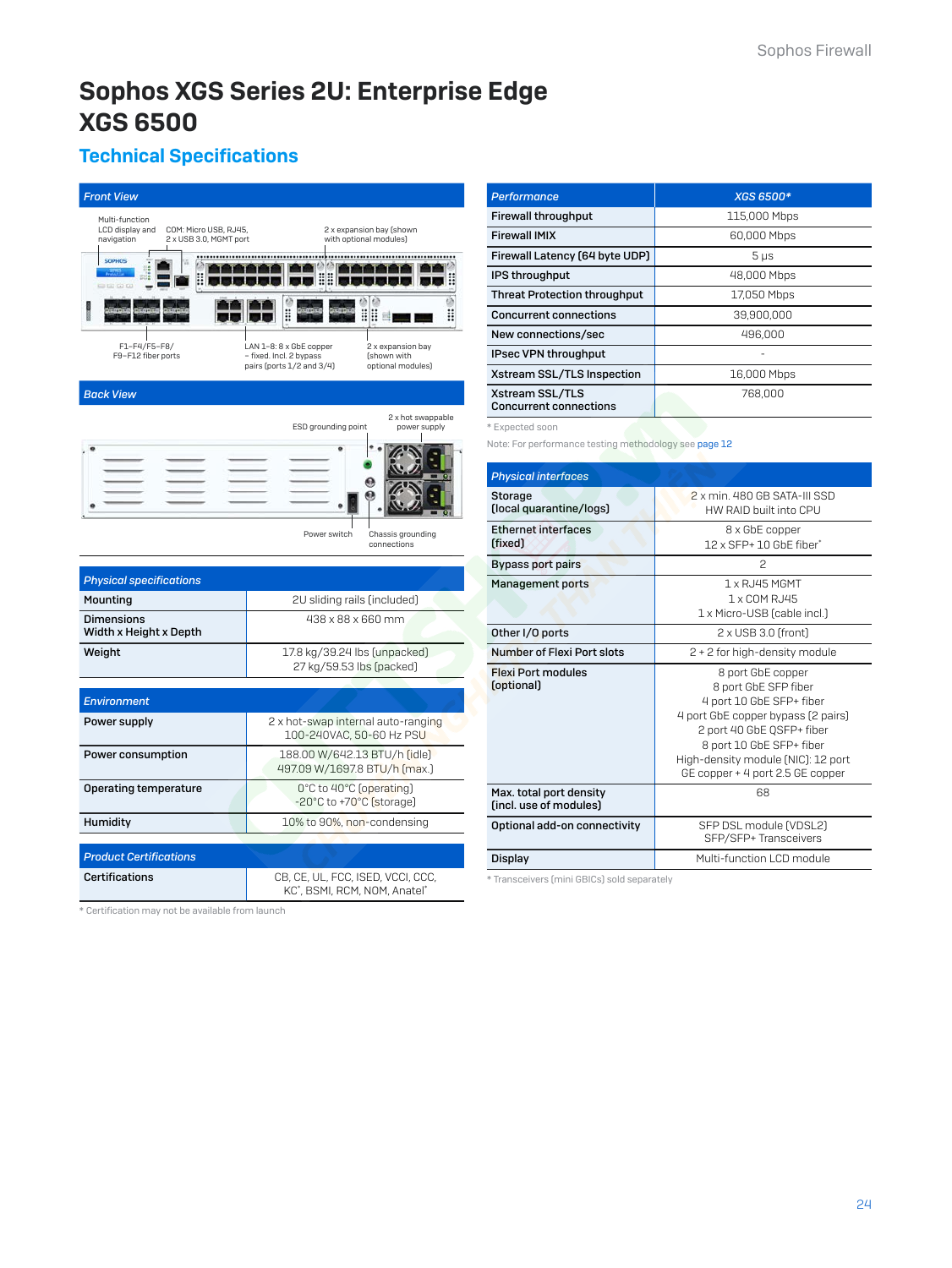# Adapt Connectivity with Optional Modules

### Connectivity Modules

Add additional connectivity options to your appliances to enhance the range and performance of your network.

### XGS Series: Optional Connectivity Modules



### XGS Series: Desktop Accessory Matrix By Model

|                 | Redundancy                   |                      | <b>Mounting</b> |                                    |                       |                      |
|-----------------|------------------------------|----------------------|-----------------|------------------------------------|-----------------------|----------------------|
| <b>Model</b>    | <b>Power</b>                 | <b>Expansion Bay</b> | 3G/4G Module    | <b>Wi-Fi Options</b>               | <b>VDSL SFP Modem</b> | <b>Rackmount Kit</b> |
| <b>XGS 87</b>   | n/a                          | n/a                  | n/a             | n/a                                | Optional              | Optional             |
| XGS 87w         | n/a                          | n/a                  | n/a             | Built in                           | Optional              | Optional             |
| <b>XGS 107</b>  | Optional second power supply | n/a                  | n/a             | n/a                                | Optional              | Optional             |
| <b>XGS 107w</b> | Optional second power supply | n/a                  | n/a             | Built in                           | Optional              | Optional             |
| <b>XGS 116</b>  | Optional second power supply | $\mathbf 1$          | Optional        | n/a                                | Optional              | Optional             |
| <b>XGS 116w</b> | Optional second power supply | $\mathbf{1}$         | Optional        | Built in<br>Optional second module | Optional              | Optional             |
| <b>XGS 126</b>  | Optional second power supply | $\mathbf{1}$         | Optional        | n/a                                | Optional              | Optional             |
| <b>XGS 126w</b> | Optional second power supply | $\mathbf{1}$         | Optional        | Built in<br>Optional second module | Optional              | Optional             |
| <b>XGS 136</b>  | Optional second power supply | $\mathbf{1}$         | Optional        | n/a                                | Optional              | Optional             |
| <b>XGS 136w</b> | Optional second power supply | $\mathbf 1$          | Optional        | Built in<br>Optional second module | Optional              | Optional             |

Looking for the legacy XG Series Firewall Appliances? Visit [sophos.com/compare-xg](https://www.sophos.com/compare-xg)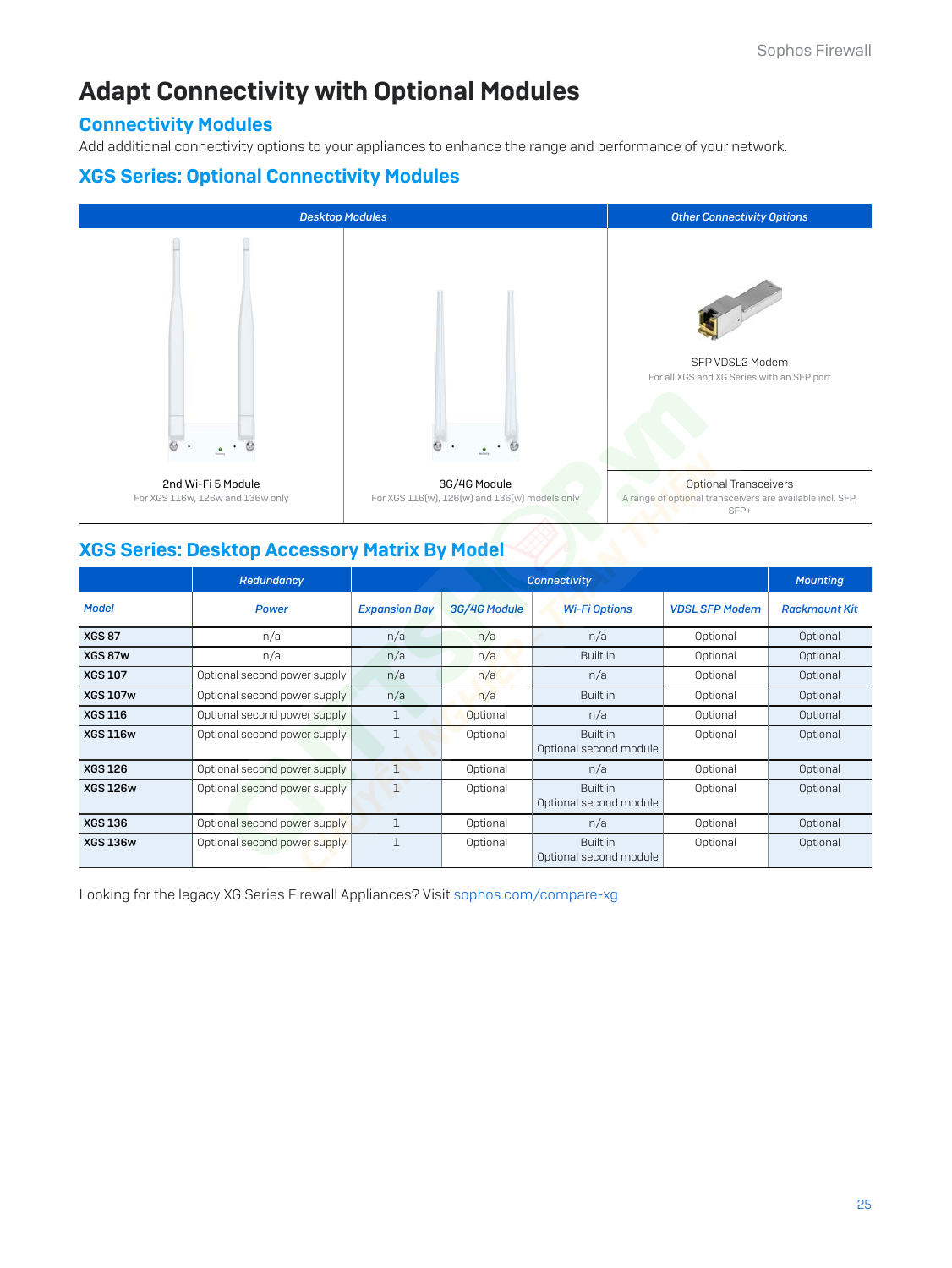# Flexi Port Modules for 1U and 2U

Configure your hardware to suit your infrastructure and change it as and when you need to. Our optional Flexi Port LAN modules give you the freedom to select the connectivity you need: copper, fiber, 10GbE, 40 GbE – you decide.

| <b>XGS Rackmount Models</b>                     | For XGS 2xxx/3xxx/4xxx only             | For XGS 5500/6500 only                                                         |
|-------------------------------------------------|-----------------------------------------|--------------------------------------------------------------------------------|
| H<br>Ä                                          | l                                       |                                                                                |
| 8 Port 1G copper                                | 4 Port 1G copper PoE + 4 Port 1G copper | 2 Port 40G QSFP+                                                               |
| Ħ                                               | Ä<br>Ħ                                  | H<br>                                                                          |
| 8 Port 1G SFP                                   | 4 Port 2.5G copper PoE                  | 8 Port 10G SFP+                                                                |
| Ä<br><br>።<br>4 Port 10G SFP+                   |                                         | High-Density Flexi Port Module (NIC)<br>12 Port 1G copper + 4 Port 2.5G copper |
| H<br><br>።<br>4 Port 1G copper bypass (2 pairs) |                                         |                                                                                |

Note: XGS modules are not compatible with any previous XG Series appliances

# XGS Series: 1U Accessory Matrix By Model

|                 |                   | Redundancy             | <b>Modular Connectivity</b> |                        |                                                                    | <b>Mounting</b>                                |
|-----------------|-------------------|------------------------|-----------------------------|------------------------|--------------------------------------------------------------------|------------------------------------------------|
| <b>Model</b>    | <b>Power</b>      | $2nd$ SSD              | <b>VDSL SFP Modem</b>       | <b>Flexi Port Bays</b> | <b>Flexi Port Modules</b>                                          | <b>Rackmount Kit</b>                           |
| <b>XGS 2100</b> | Optional external | n/a                    | Optional                    |                        | ▶ 8 Port 1G copper<br>$\cdot$ 8 Port 1G SFP                        | Rackmount ears incl.<br>Optional sliding rails |
| <b>XGS 2300</b> | Optional external | n/a                    | Optional                    |                        | 4 Port 10G SFP+<br>4 Port 1G copper bypass<br>4 port 1G copper PoE | Rackmount ears incl.<br>Optional sliding rails |
| <b>XGS 3100</b> | Optional external | n/a                    | Optional                    |                        | + 4 port 1G copper<br>4 port 2.5G copper PoE                       | Rackmount ears incl.<br>Optional sliding rails |
| <b>XGS 3300</b> | Optional external | n/a                    | Optional                    |                        |                                                                    | Rackmount ears incl.<br>Optional sliding rails |
| <b>XGS 4300</b> | Optional external | n/a                    | Optional                    | 2                      |                                                                    | Sliding rails included                         |
| <b>XGS 4500</b> | Optional internal | Internal redundant SSD | Optional                    | $\mathcal{P}$          |                                                                    | Sliding rails included                         |

# XGS Series: 2U Accessory Matrix By Model

|                 |              | Redundancy                       | <b>Modular Connectivity</b> |                                        |                                                                                                                                                                                                                                                      | <b>Mounting</b>        |
|-----------------|--------------|----------------------------------|-----------------------------|----------------------------------------|------------------------------------------------------------------------------------------------------------------------------------------------------------------------------------------------------------------------------------------------------|------------------------|
| <b>Model</b>    | <b>Power</b> | <b>SSD</b>                       | <b>VDSL SFP Modem</b>       | <b>Flexi Port Bays</b>                 | <b>Flexi Port Modules</b>                                                                                                                                                                                                                            | <b>Rackmount Kit</b>   |
| <b>XGS 5500</b> | Included     | Second redundant<br>SSD included | Optional                    | $2 + 1$ for<br>High-density<br>module  | ▶ 8 Port 1G copper<br>$\cdot$ 8 Port 1G SFP<br>$\cdot$ 4 Port 10G SFP+<br>▸ 4 Port 1G copper bypass<br>$\cdot$ 2 port 40G QSFP+<br>$\cdot$ 8 port 10G SFP+<br>▶ High-Density Flexi<br>Port module (NIC) 12<br>Port 1G copper + 4<br>Port 2.5G copper | Sliding rails included |
| <b>XGS 6500</b> | Included     | Second redundant<br>SSD included | Optional                    | $2 + 2$ for<br>High-density<br>modules |                                                                                                                                                                                                                                                      | Sliding rails included |

Looking for the legacy XG Series Firewall Appliances? Visit [sophos.com/compare-xg](https://www.sophos.com/compare-xg)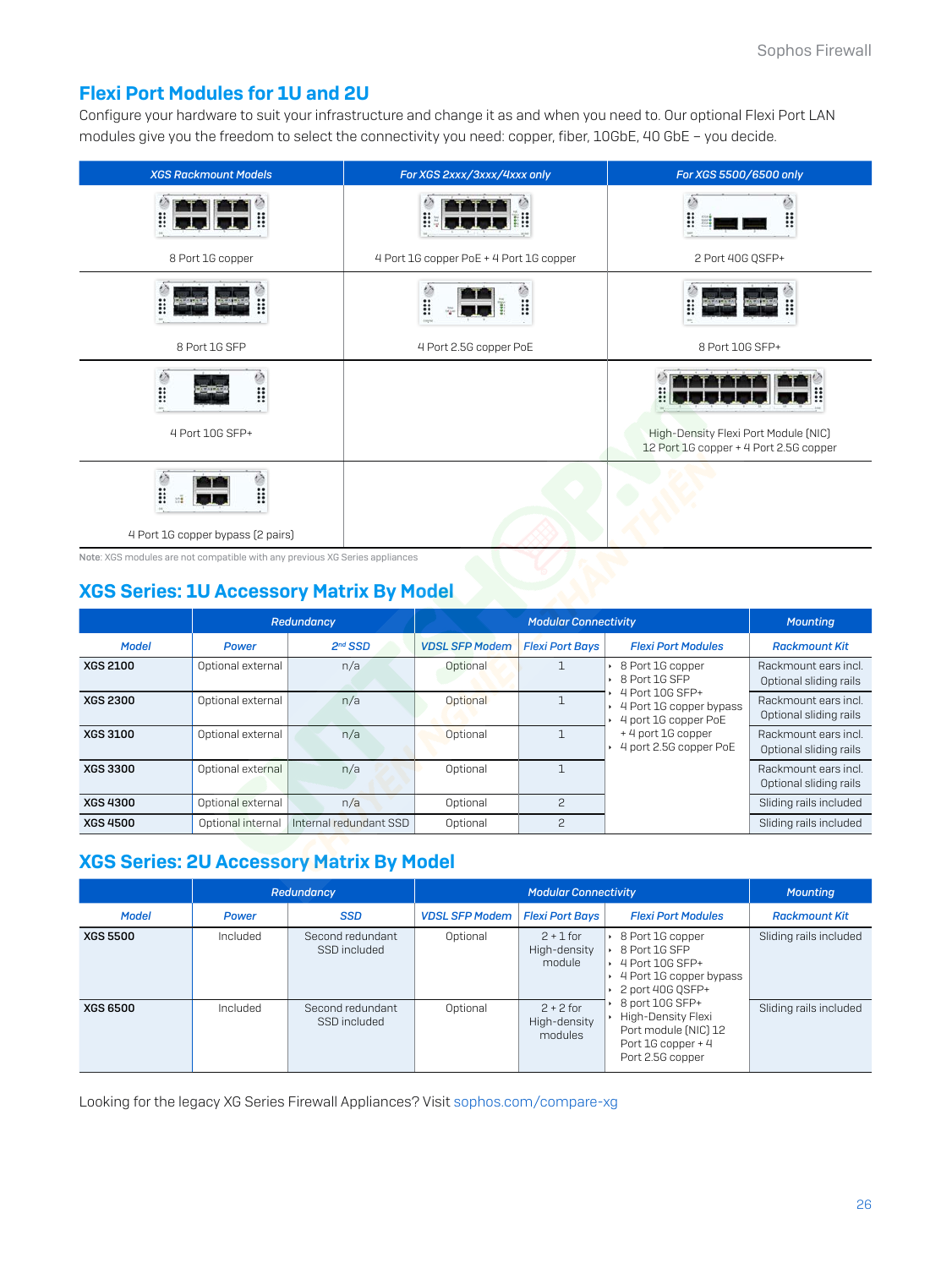# Sophos Wireless Protection

### Simple, Secure, Reliable

Simplify and secure your wireless networking using Sophos Firewall as a wireless controller. Your Sophos Access Points are automatically discovered when they are connected, allowing you to configure a variety of corporate, guest, or contractor wireless networks quickly and easily. You get seamless wireless integration with your firewall protection, consistent security policies across both wired and wireless traffic, and reliable high-speed connectivity.

### Hardware Appliances with integrated Wi-Fi

All our XGS Series desktop appliances are available with an integrated wireless access point. Coverage can be further extended by adding Sophos APX Series Access Points.

### Technical Specifications

Our APX Series access points are built on enterprise-class, high-speed wireless chipsets with custom designed antennas, top performing CPU and memory resources, and hardware accelerated encryption. With 802.11ac Wave 2 technology (Wi-Fi 5), they are custom-built for increased throughput at load and better performance and security.

| Model                                       | APX 120                                                        | APX 320                                                                                                                               | <b>APX 530</b>                                                                                                                      | <b>APX 740</b>                                                                                                                      |  |
|---------------------------------------------|----------------------------------------------------------------|---------------------------------------------------------------------------------------------------------------------------------------|-------------------------------------------------------------------------------------------------------------------------------------|-------------------------------------------------------------------------------------------------------------------------------------|--|
|                                             | Schrein                                                        | <b>BOPHICKS</b>                                                                                                                       |                                                                                                                                     | <b>CONTRACTOR</b>                                                                                                                   |  |
| Deployment                                  |                                                                | Indoor; desktop, wall, or ceiling mount.                                                                                              |                                                                                                                                     |                                                                                                                                     |  |
| <b>WLAN Standards</b>                       |                                                                | 802.11 a/b/g/n/ac                                                                                                                     |                                                                                                                                     |                                                                                                                                     |  |
| Radios                                      | 1 x 2.4 GHz single band<br>1 x 5 GHz single band               | 1 x 2.4 GHz/5 GHz dual-band<br>1 x 5 GHz single band<br>1 x Bluetooth low energy<br>(BLE - for future use)                            | 1 x 2.4 GHz single band<br>1 x 5 GHz single band<br>1 x Bluetooth low energy<br>(BLE - for future use)                              |                                                                                                                                     |  |
| Antennas                                    | 2 x internal dual-band<br>antenna for Radio-1 and 2            | 2 x internal dual-band<br>antenna for Radio-1<br>2 x internal 5 GHz<br>antenna for Radio-2<br>1 x internal 2.4 GHz<br>antenna for BLF | 3 x internal 2.4 GHz<br>antenna for Radio-1<br>3 x internal 5 GHz<br>antenna for Radio-2<br>1 x internal 2.4 GHz<br>antenna for BLF | 4 x internal 2.4 GHz<br>antenna for Radio-1<br>4 x internal 5 GHz<br>antenna for Radio-2<br>1 x internal 2.4 GHz<br>antenna for BLF |  |
| Performance                                 | 2 x 2:2 MU-MIMO                                                |                                                                                                                                       | 3 x 3:3 MU-MIMO                                                                                                                     | 4 x 4:4 MU-MIMO                                                                                                                     |  |
| Interfaces                                  | $1 \times 12V$ DC-in<br>1 x RJ45 10/100/1000<br>Ethernet w/PoE | 1 x RJ45 connector<br>console serial port<br>1 x RJ45 10/100/1000<br>Ethernet w/PoE                                                   | 1 x RJ45 connector console serial port<br>1 x RJ45 10/100/1000 Ethernet port<br>1 x RJ45 10/100/1000 Ethernet w/PoE                 |                                                                                                                                     |  |
| Power (MAX.)                                | 11.8W                                                          | 11.5W                                                                                                                                 | 16.7W                                                                                                                               | 22.4W                                                                                                                               |  |
| Power-over-ethernet (MIN.)                  |                                                                | PoE 802.3af                                                                                                                           | PoE+802.3at                                                                                                                         |                                                                                                                                     |  |
| <b>Dimensions</b><br>Width x Height x Depth | 144 x 33.5 x 144 mm<br>5.67 x 1.32 x 5.67 inches               | 155 x 38 x 155 mm<br>$6.11 \times 1.5 \times 6.11$ inches                                                                             | 183 x 39 x 183 mm<br>7.21 x 1.54 x 7.21 inches                                                                                      | 195 x 43 x 195 mm<br>7.68 x 1.7 x 7.68 inches                                                                                       |  |
| Weight                                      | 0.256 kg                                                       | 0.474 kg                                                                                                                              | 0.922 kg                                                                                                                            | 1.012 kg                                                                                                                            |  |

If you prefer to free up the resources on your firewall and are looking for enhanced scalability, you can optionally manage your Sophos access points in the cloud using Sophos Central. A separate license is required.

See [sophos.com/compare-xgs](https://www.sophos.com/compare-xgs) for further technical details.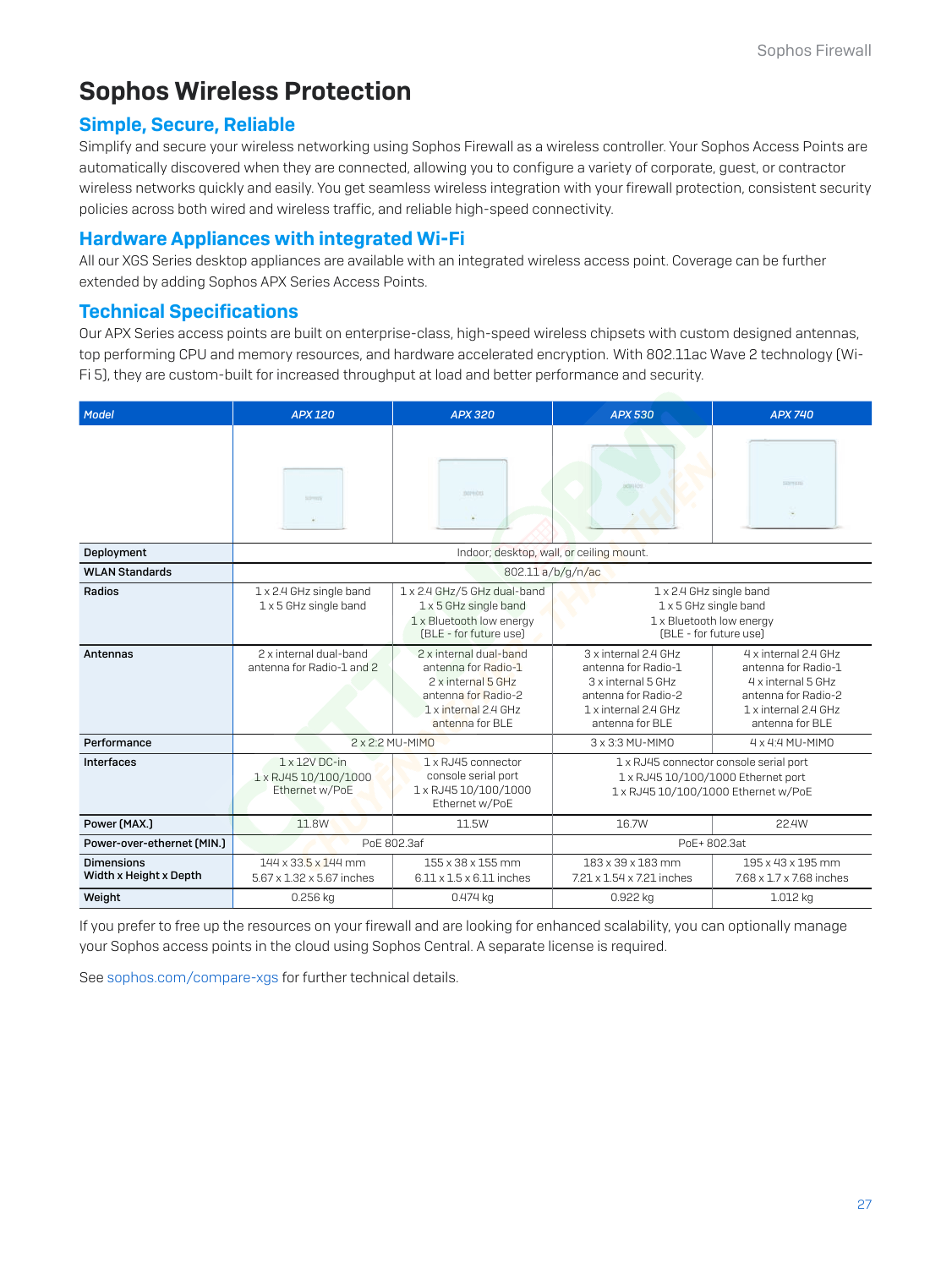# SD-RED

### Sophos SD-RED: Empowering your SD-WAN strategy

Sophos has long been a pioneer in providing an easy-to-use, secure way to connect branch offices and other remote locations. Sophos Firewall includes a number of SD-WAN features to help you to accelerate application performance and get better visibility into network health to ensure that your remote locations enjoy the same performance as your main office.

Our SD-RED devices are built on the latest enterprise-class, high-speed networking platforms. They work with your Sophos Firewall whether you've deployed as hardware, software or in the public cloud. Our full range of Sophos Wireless Access Points are also compatible with Sophos SD-RED. You can use Sophos SD-RED with just the Base License included in your appliance purchase, however, you will need an active Network Protection subscription for management.

### Technical Specifications

| <b>Model</b>                                                                                  | <b>SD-RED 20</b>                                                              | <b>SD-RED 60</b>                                                                                                          |  |
|-----------------------------------------------------------------------------------------------|-------------------------------------------------------------------------------|---------------------------------------------------------------------------------------------------------------------------|--|
|                                                                                               | SOPHOS<br>TITTI<br>TTT                                                        | I TEITITITTE                                                                                                              |  |
| <b>Capacity</b>                                                                               |                                                                               |                                                                                                                           |  |
| Maximum throughput                                                                            | 250 Mbps                                                                      | 850 Mbps                                                                                                                  |  |
| <b>Physical interfaces [Built-in]</b>                                                         |                                                                               |                                                                                                                           |  |
| <b>LAN</b> interfaces                                                                         | 4 x 10/100/1000 Base-TX (1 GbE copper)                                        | 4 x 10/100/1000 Base-TX (1 GbE copper)                                                                                    |  |
| <b>WAN</b> interfaces                                                                         | 1 x 10/100/1000 Base-TX (shared with SFP)                                     | 2 x 10/100/1000 Base-TX (WAN1 shared port with SFP)                                                                       |  |
| <b>SFP</b> interfaces                                                                         | 1x SFP fiber (shared port with WAN)                                           | 1x SFP fiber (shared port with WAN1)                                                                                      |  |
| Power-over-Ethernet ports                                                                     | None                                                                          | 2 PoE ports (total power 30W)                                                                                             |  |
| <b>USB ports</b>                                                                              | 2 x USB 3.0 (front and rear)                                                  | 2 x USB 3.0 (front and rear)                                                                                              |  |
| <b>COM</b> ports                                                                              | 1 x micro-USB                                                                 | 1 x micro-USB                                                                                                             |  |
| <b>Optional Connectivity</b>                                                                  |                                                                               |                                                                                                                           |  |
| Modular bay                                                                                   | 1 (for use with optional Wi-Fi OR 4G/LTE card)                                | 1 (for use with optional Wi-Fi OR 4G/LTE card)                                                                            |  |
| Optional Wi-Fi module                                                                         | 802.11 a/b/g/n/ac Wave 1 [Wi-Fi 5] dual-band capable<br>2 x 2 MIMO 2 antennas | 802.11 a/b/g/n/ac Wave 1 [Wi-Fi 5] dual-band capable<br>2 x 2 MIMO 2 antennas                                             |  |
| Optional 3G/4G LTE module                                                                     | MC7430/MC7455 Sierra Wireless Card                                            | MC7430/MC7455 Sierra Wireless Card                                                                                        |  |
| Optional VDSL modem                                                                           | Optional SFP modem (support coming in future release)                         | Optional SFP modem (support coming in future release)                                                                     |  |
| <b>Physical Specifications</b>                                                                |                                                                               |                                                                                                                           |  |
| 225 x 44 x 150 mm<br><b>Dimensions</b><br>Width x Height x Depth<br>8.86 x 1.73 x 5.91 inches |                                                                               | 225 x 44 x 150 mm<br>8.86 x 1.73 x 5.91 inches                                                                            |  |
| Weight                                                                                        | 0.9 kg/1.8 kg (1.98 lbs/3.97 lbs) Unpacked/Packed                             | 1.0 kg/2.2 kg [2.2 lbs/4.85 lbs] Unpacked/Packed                                                                          |  |
| Power supply adapter                                                                          | AC Input: 110-240VAC @50-60 Hz<br>DC Output: 12V +/- 10%, 3.7A, 40W           | AC Input: 110-240VAC @50-60 Hz<br>DC Output: 12V +/- 10%, 6.95A, 75W                                                      |  |
| Power redundancy support                                                                      | Yes, optional second power supply                                             | Yes, optional second power supply                                                                                         |  |
| Power consumption                                                                             | 6.1W, 20.814 BTU (idle)<br>22.6W, 77.114 BTU (full load)                      | 11.88W, 40.536 BTU/h (idle)<br>25.33W, 86.429 BTU/h [full load without PoE]<br>62.48W, 213.190 BTU/h [full load with PoE] |  |
| Temperature (operational)                                                                     | 0°C to 40°C (32°F to 104°F)                                                   | 0°C to 40°C (32°F to 104°F)                                                                                               |  |
| Temperature (storage)                                                                         | -20°C to 70°C [-4°F to 158°F]                                                 | -20°C to 70°C [-4°F to 158°F]                                                                                             |  |
| Humidity                                                                                      | 10% to 90%, non-condensing                                                    | 10% to 90%, non-condensing                                                                                                |  |
| <b>Safety Regulations</b>                                                                     |                                                                               |                                                                                                                           |  |
| Certifications (safety, EMC, radio)                                                           | CE/FCC/IC/RCM/VCCI/CB/UL/CCC/KC/ANATEL                                        | CE/FCC/IC/RCM/VCCI/CB/UL/CCC/KC/ANATEL                                                                                    |  |

See [sophos.com/compare-xgs](https://www.sophos.com/compare-xgs) for further technical details.